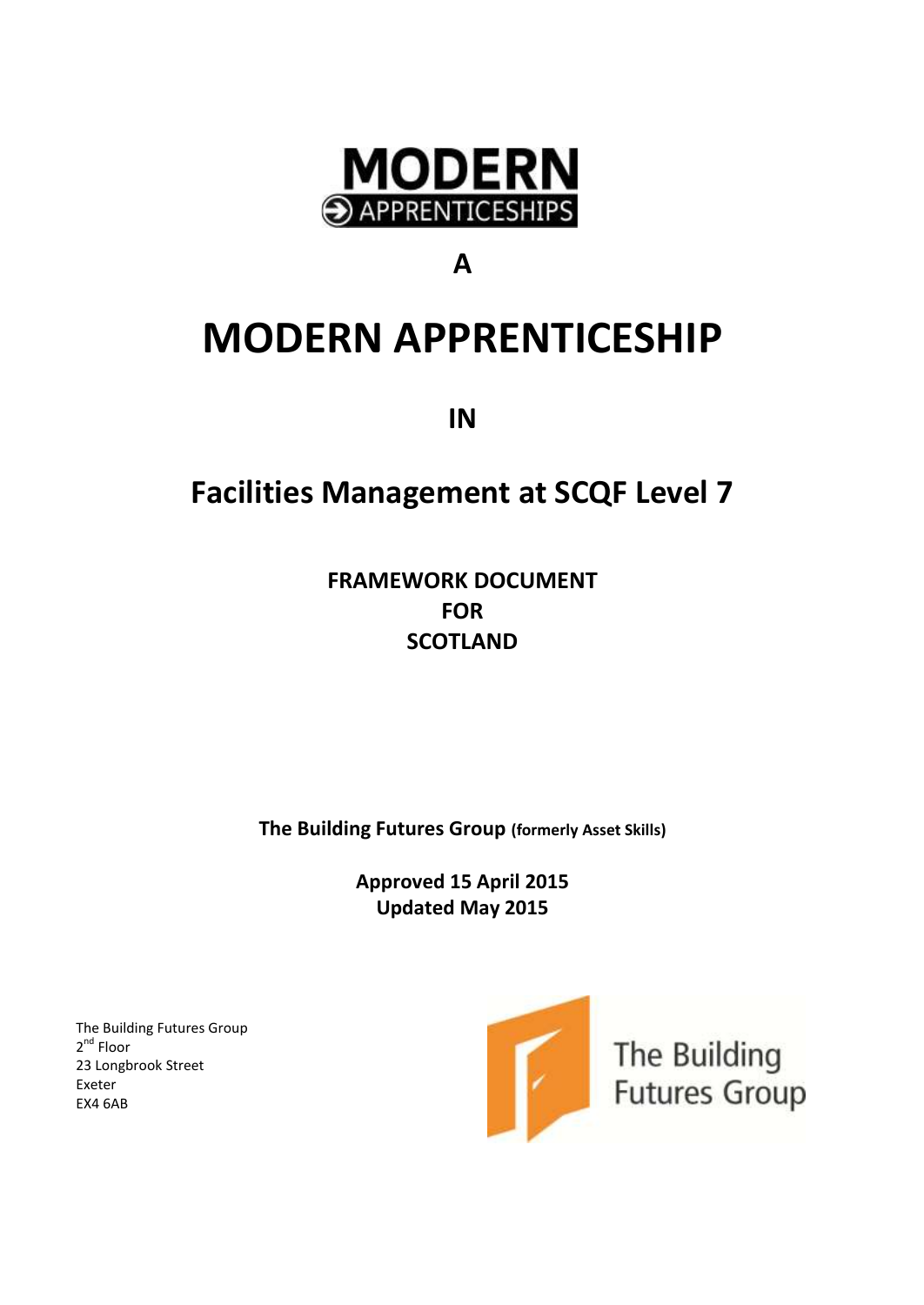# **Contents**

| Modern Apprenticeships in Scotland              | $\overline{3}$ |
|-------------------------------------------------|----------------|
| Modern Apprenticeships in Facilities Management | 4              |
| <b>Summary of Framework</b>                     | 5              |
| The Framework                                   | 6              |
| Registration and certification                  | $\overline{7}$ |
| Recruitment and selection                       | 8              |
| Equal opportunities                             | 8              |
| Health and safety                               | 9              |
| Contracts                                       | 9              |
| <b>Employment status of Modern Apprentices</b>  | 9              |
| Terms and conditions of employment              | 9              |
| Training and development                        | 10             |
| Consultation                                    | 11             |
| Career progression                              | 12             |

# **Appendices**

| Appendix 1 | Stakeholder Responsibilities         |    |
|------------|--------------------------------------|----|
| Appendix 2 | Modern Apprenticeship Centres (MACs) | 16 |
| Appendix 3 | Training Agreement and Training Plan |    |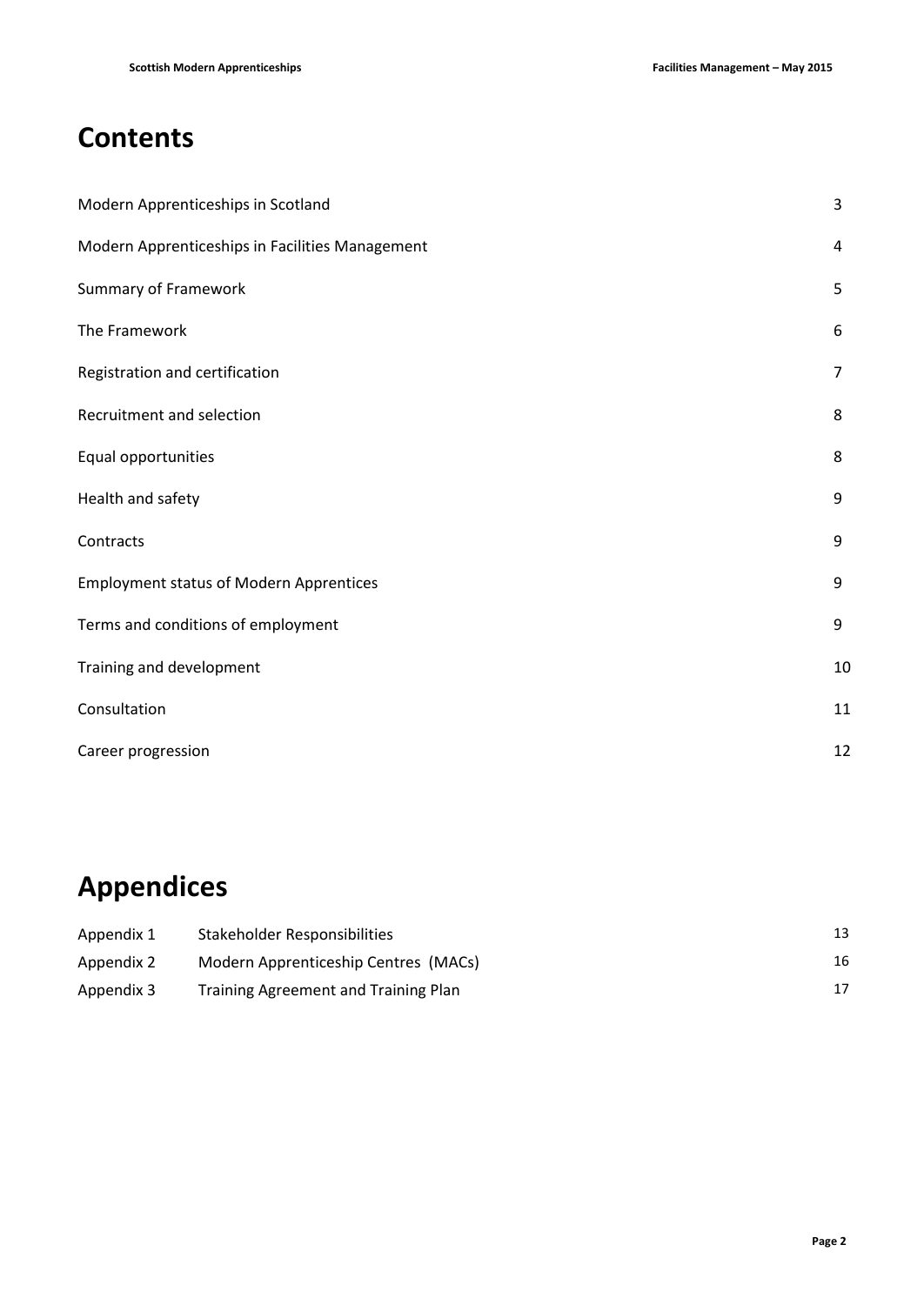# **Modern Apprenticeships in Scotland**

#### **What are Modern Apprenticeships?**

Modern Apprenticeships offer those aged over 16 paid employment combined with the opportunity to train for jobs at craft, technician and management level.

#### **Who develops them?**

Modern Apprenticeships are developed by Sector Skills Councils (SSCs). SSCs consult with employers and key partners in their sector to produce a training programme, which meets the needs of employers.

#### **Who are they for?**

Modern Apprenticeships are available to employees aged 16 or over. Employees need to demonstrate to their employer that they have the potential to complete the programme.

#### **What's in a Modern Apprenticeship?**

In Scotland, there are more than 70 different Modern Apprenticeship Frameworks and they are all designed to deliver a training package around a minimum standard of competence defined by employers through SSCs. They all contain the same 3 basic criteria:

- A relevant SVQ (or alternative competency based qualifications)
- Core Skills
- Industry specific training

Details of the content of this specific Modern Apprenticeship are given in the next section.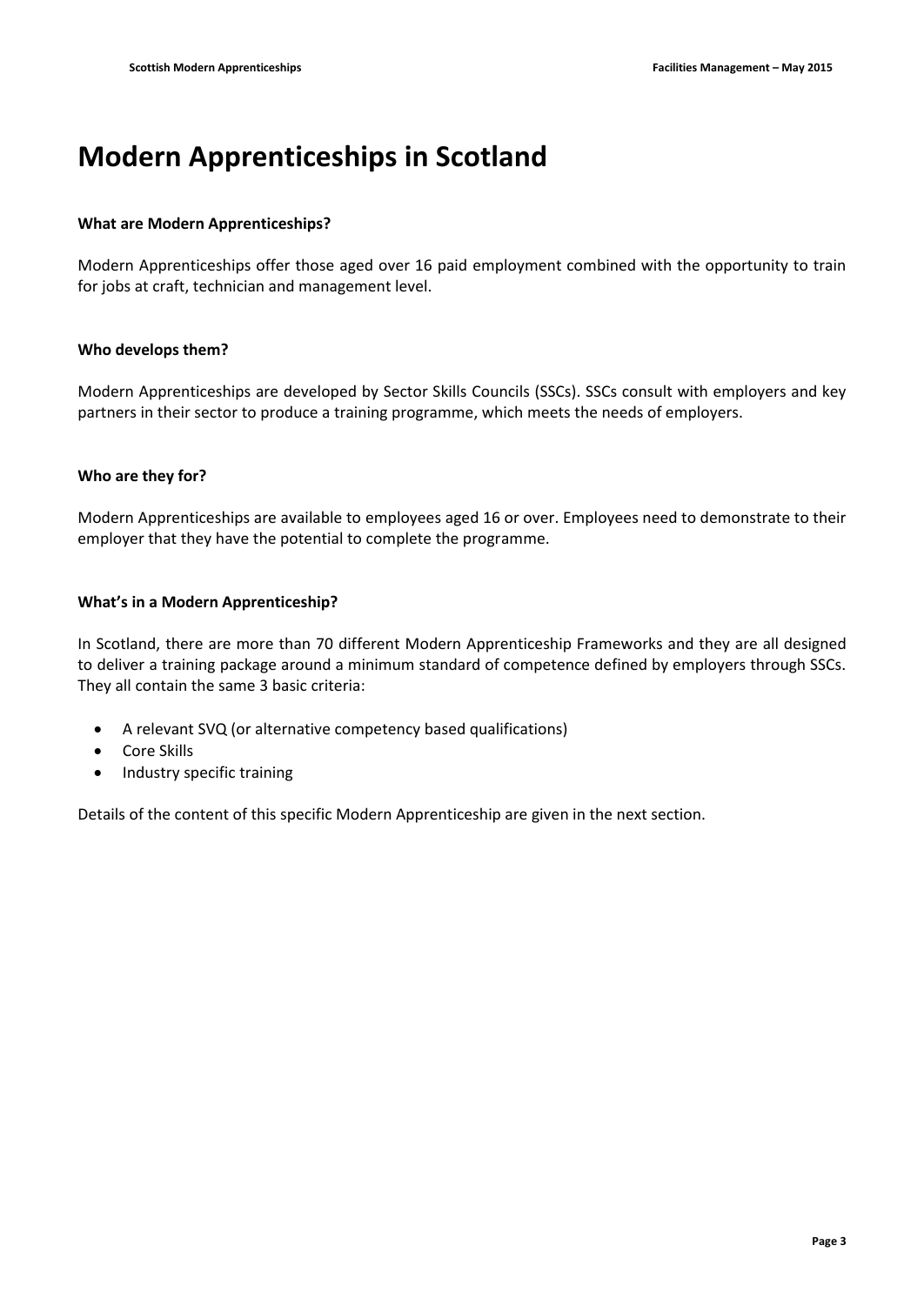## **Modern Apprenticeships in Facilities Management**

The Facilities Management sector covers the management of services which support the core activities of an organisation. FM is often referred to as 'hard' and 'soft'. Hard FM services consist of building services engineering and maintenance. Soft FM services are cleaning, security, basic maintenance of the building and grounds, reception and customer care. FM has a large part in ensuring that the environment is comfortable for customers and workers and for monitoring energy usage and ensuring effective energy measures. The Facilities Manager provides the services that ensure the smooth running of the environments people encounter in their working and personal lives.

The FM is the person who introduces service innovations in office buildings, shopping centres, hospitals, educational establishments or big sports stadiums. In many cases the Facilities Manager will also be responsible for environmental management, business continuity planning, risk management and sustainability. The expertise within FM also contributes to the design of new buildings and the use of space. FMs lead service innovations and new technology into organisations and buildings. Many FMs work with, or for, specialist facilities services companies working in partnership with organizations to provide expertise in all aspects of property management and support services. If there is a problem, it is the FM's job to solve it while minimising disruption to the daily business of the organisation. The level 3 Apprenticeship is the management of hard and soft services. The technical expertise relating to Building Services would be covered by a Summit Skills Level 3 MA framework.

Research undertaken by The Building Futures Group, shows that the industry is dealing with current skill shortages and a lack of new entrants. The challenges cited by FM companies within the UK are the retention and recruitment of staff, a lack of skilled people, increased competition between companies for those people who hold the desired skills and succession planning. The current economic climate is affecting different parts of the sector. Those with long term government contracts and diverse business streams are faring well; those that focus on the property sector, less well. Growth continues in the overseas markets.

In Scotland there are 800 companies providing FM services employing 19,200 people (2008). Growth in the sector has been huge over recent years. In 1998, the comparable figures were 400 companies employing 2,400 people, increases of 100% and 800% respectively. Growth within the sector has been greater in Scotland than across the rest of the UK. There are some notable differences when comparing the makeup of the Asset Skills footprint in Scotland to Great Britain as a whole. In terms of employees, the Facilities Management sector accounted for a higher proportion of the Asset Skills workforce in Scotland (21%) than was typical across Great Britain (14%). The sector is dominated by a small number of players. Across the UK, 68 companies, just 0.6% of the total, employ 40% of staff working in FM. Many of these organisations operate on a UK basis and although headquartered in England, have substantial Scottish operations. The names of many of these organisations are well-known, though not always necessarily as FM companies, as FM is a relatively new service. Many of these companies have roots in Construction or some other related business. Names of these organisations are: Serco, MITIE, Carillion, Sodexo, Rentokil Initial, Morrisons, Mowlem, ISS, OCS, Interserve, etc.

FM companies are to be found in diverse settings within the private, public and third sectors. The National Occupational Standards and qualification structures have been designed to be relevant in the following work contexts:

• schools, further and higher education establishments and halls of residence;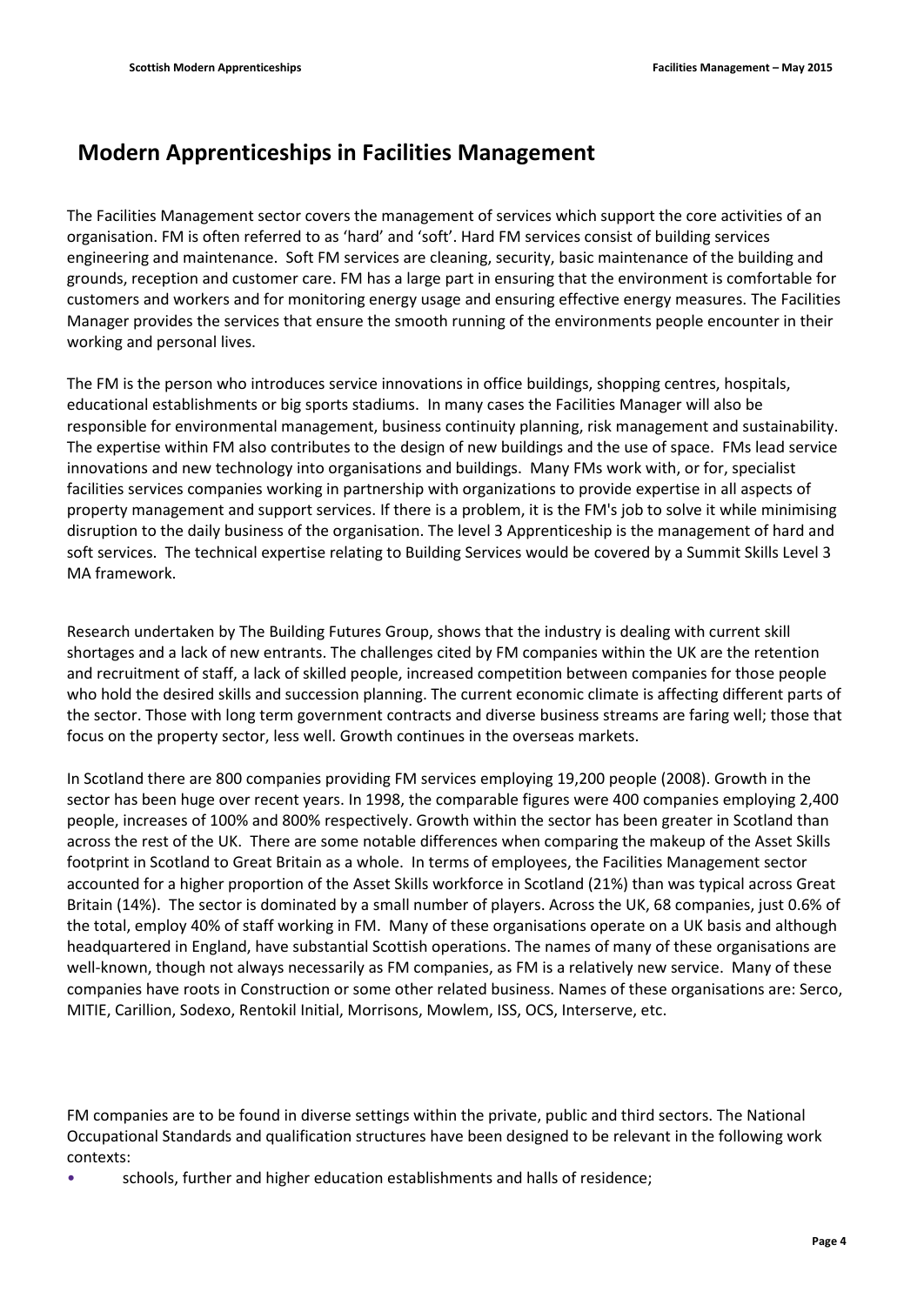- sheltered/ supervised accommodation;
- local authority housing departments and housing associations;
- hospitals;
- local and central government premises;
- local authority, private and voluntary organisations' residential care facilities;
- local authority leisure and amenity departments;
- prisons and secure establishments;

As FM is a growing and relatively new industry there is a lack of definition and profile of the FM industry and the careers available within it. Young people are not attracted to the industry; therefore the industry has an older age profile and needs to attract younger recruits. The purpose of the apprenticeship is to develop the skills base of the sector and the objectives are as follows:

- 1. Provide a career pathway into FM
- 2. Raise the profile of the FM industry
- 3. Attract new people into the sector.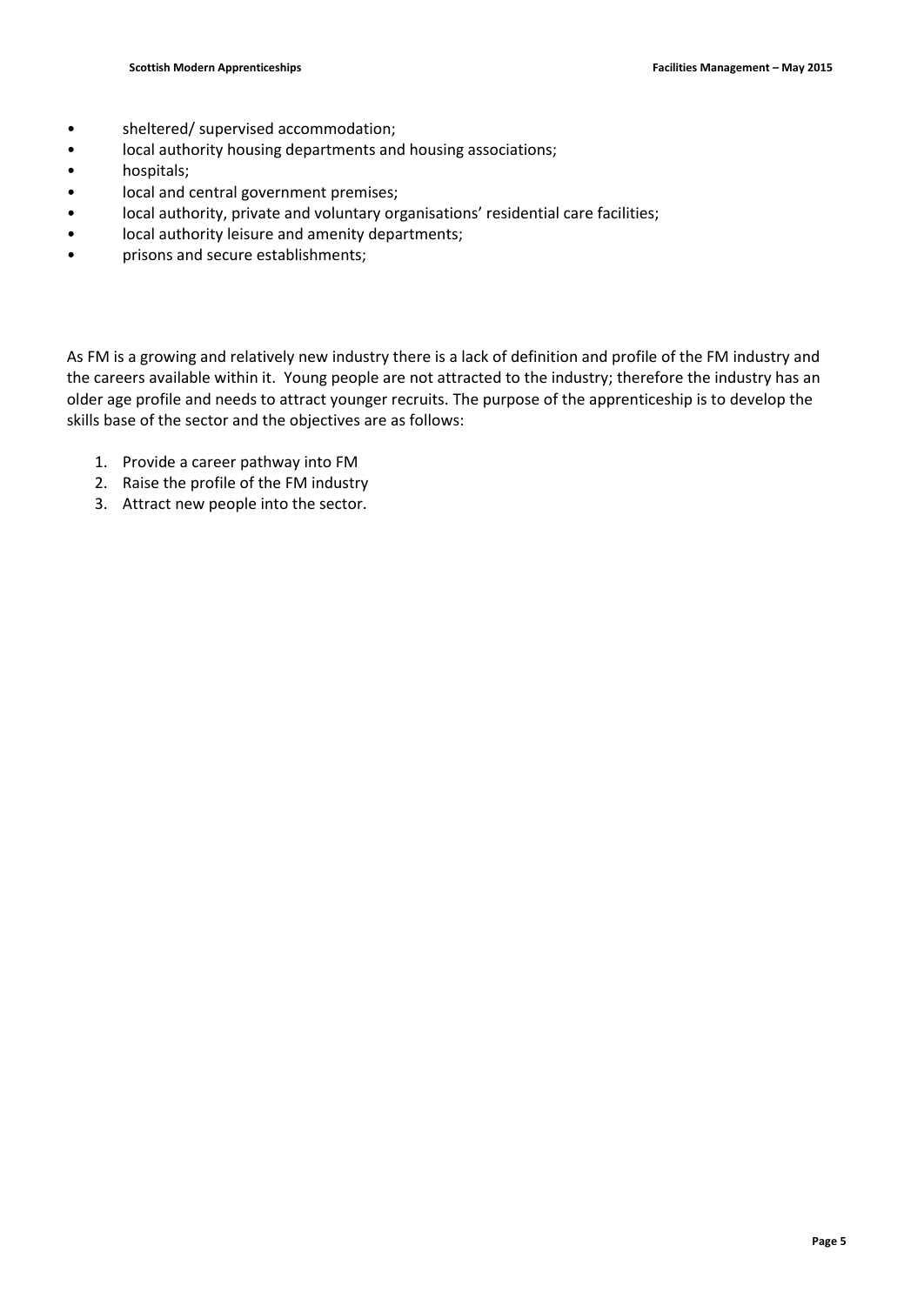# **Summary of Framework**

**Diagram showing the contents of the Modern Apprenticeship in Facilities Management**

#### **Mandatory outcomes**

**S\NVQ or alternative competency based qualification** 

**-** *The following must be achieved:*

**SVQ Level 3 Facilities Management - GA7A23 ( SQA)**

#### **Core Skills**

| • Information Technology            | (level 5)         |  |
|-------------------------------------|-------------------|--|
| • Numeracy                          | (level 5)         |  |
| • Communications                    | (level 5)         |  |
| المستنبط والمستملط ومستناه المستحدث | $(1 - 1 - 1 - 1)$ |  |

- Problem Solving (level 5)
- Working with Others (level 5)

Communications and Working with Others are embedded within the SVQ. A detailed mapping document is included with the submission. Information Technology, Numeracy and Problem Solving must be separately certified.

#### **Enhancements**

There are no mandatory enhancements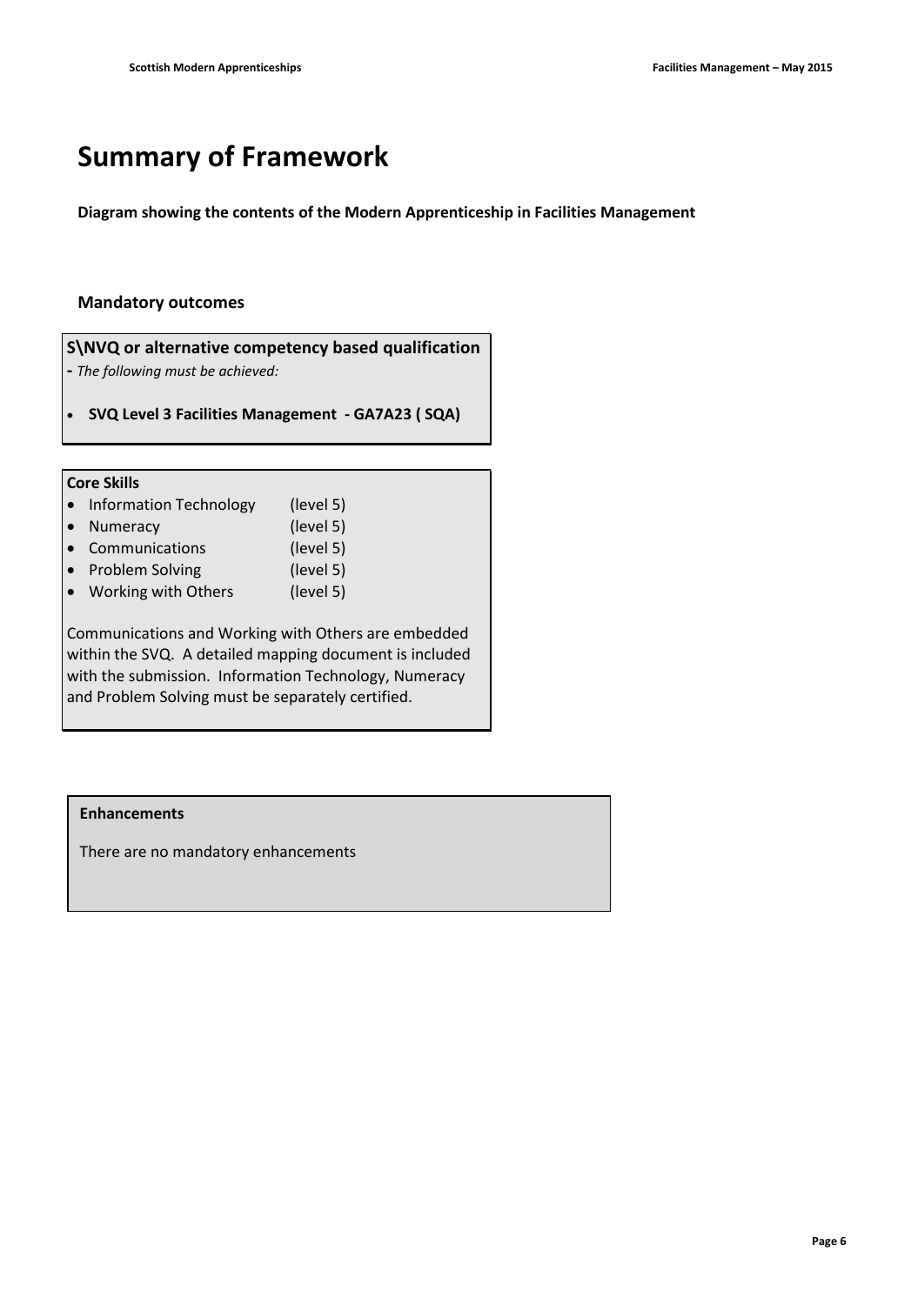# **The Framework**

The mandatory and optional content of the Modern Apprenticeship in Facilities Management is as follows:

### **Mandatory Outcomes**

Each apprentice is required to achieve the following Qualification:

SVQ 3 in Facilities Management at SCQF Level 7 GA7A23 (SQA)

Scottish Vocational Qualifications (SVQs) are work-based qualifications, which are based on National Occupational Standards of competence drawn up by representatives from each industry sector. SVQs are made up of units – normally between six and ten – which break a job down into separate functions reflecting the different kinds of activities of a job. SVQs are available at five levels – although most are at level 2 and level 3. When someone has achieved an SVQ, there is a guarantee that they have the skills and knowledge needed to do their job. All Scottish Modern Apprenticeships must contain a relevant SVQ (or NVQ) or equivalent qualification.

### **Core Skills**

Each apprentice is required to achieve the following core skills:

| • Communication          | SCQF Level 5 - SCQF 6 points |
|--------------------------|------------------------------|
| • Working with others    | SCQF Level 5 - SCQF 6 points |
| • Problem Solving        | SCQF Level 5 - SCQF 6 points |
| • Information Technology | SCQF Level 5 - SCQF 6 points |
| • Numeracy               | SCQF Level 5 - SCQF 6 points |
|                          |                              |

Communication and Working with Others are all embedded within the main SVQ. Information Technology, Problem Solving and Numeracy need to be separately certificated.

Core Skills are skills and abilities which everyone needs in their work. This is true for every job in every workplace. Core Skills also feature in National Qualifications such as Standard Grades and Highers and from 2000, Scottish candidates have been issued with a Core Skills profile on their Scottish Qualifications Certificate. Candidates who have already been certificated as achieving Core Skills at the levels given above – either in the workplace or at school or college - do not need to repeat these Core Skills as part of the Modern Apprenticeship Framework.

#### **Enhancements**

There are no mandatory enhancements for this framework

#### **Optional Outcomes**

There are no optional outcomes for this framework.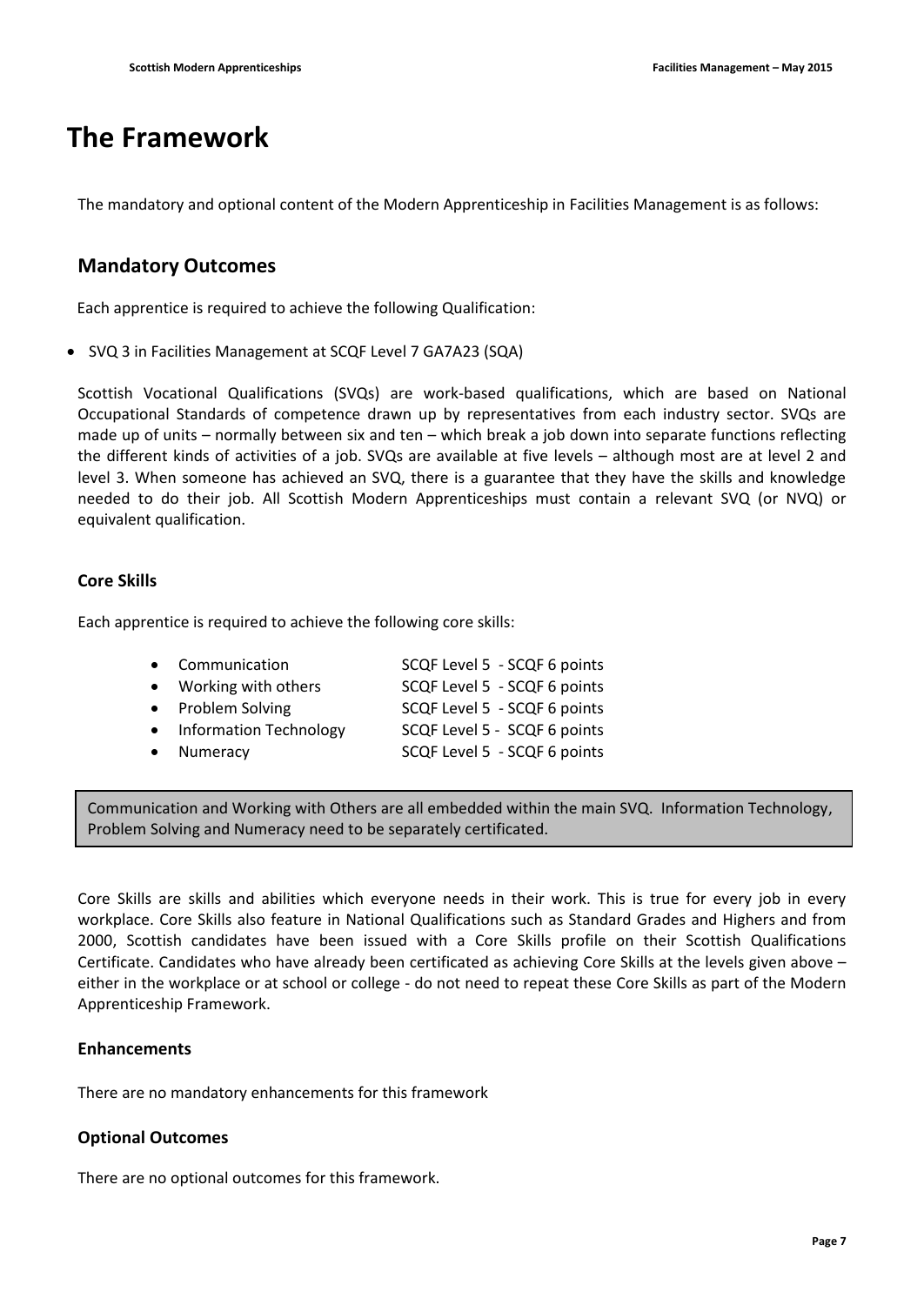## **Registration and certification**

This Scottish Modern Apprenticeship is managed by The Building Futures Group (formerly Asset Skills). The SSC is the first point of contact in Scotland for any enquiries in relation to the Framework. Contact details:

> Lucy Radford The Building Futures Group 2<sup>nd</sup> Floor 23 Longbrook Street Exeter EX4 6AB Telephone Number: 0844 858 1643 E-mail: lradford@thebuildingfuturesgroup.com

The SSC will register all Scottish Modern Apprentices undertaking this Framework. **All Modern Apprentices must be registered with the SSC within 4 weeks of starting their apprenticeship.** Registration can be made by completing the Sample Training Plan and Sample Training Agreement in Appendix 3 and sending these to the above address or completing the online registration system (MA Online, www.maonline.org.uk). In the case of MAs which receive funding it is acceptable for the Skills Development Scotland Training Plan to be used on the condition that it includes all relevant information as set out in the MA Training Plan.

The SSC will issue a Modern Apprenticeship Certificate of Completion to those Modern Apprentices who have completed the mandatory outcomes of the Framework. Before a certificate is issued, training providers must submit evidence to the SSC that the mandatory outcomes have been achieved. This will normally be in the form of photocopies of certificates from awarding bodies.

Requests for registration and certification should be made to the SSC at the address above.

## **SSC Service level**

The SSC undertakes to confirm the registration of candidates in writing within 4 weeks of receipt of the relevant Training Plan and Training Agreement. Each candidate will be issued with a unique registration number.

The SSC also undertakes to issue Certificates of Completion within 4 weeks of receipt of the appropriate evidence that a candidate has completed the outcomes as stated in the Training Plan.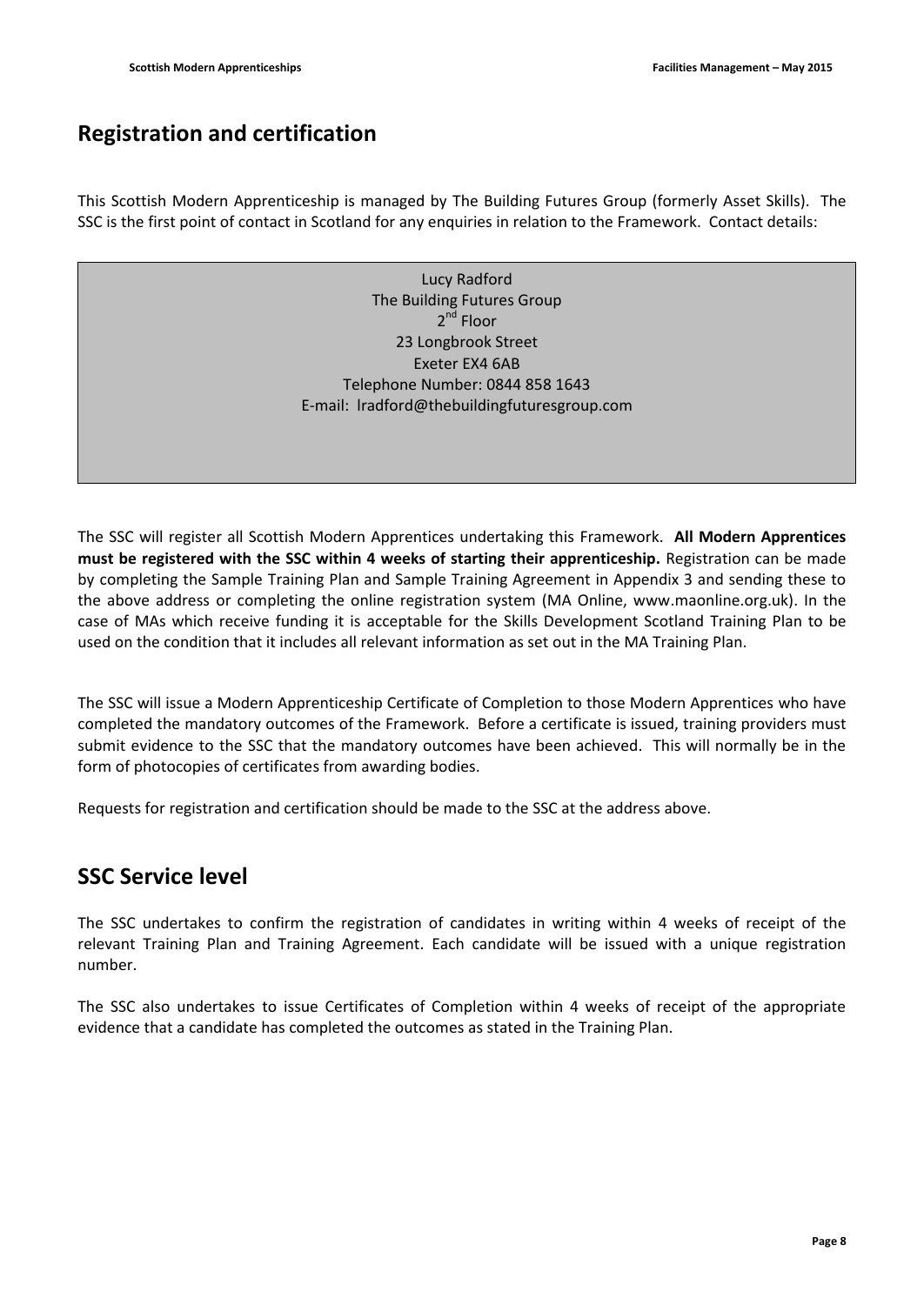## **Recruitment and selection**

The recruitment and selection of Modern Apprentices is primarily the responsibility of the employer. However, the following guidance is given:

- Employees may enter a Modern Apprenticeship from the age of 16. There is no upper age limit.
- The Modern Apprenticeship is designed to attract high quality people to the industry. Achievement of academic qualifications is one way of assessing the suitability of applicants. However it should be stressed that no persons should be deterred from applying for a Modern Apprenticeship because of a lack of formal educational qualifications. As well as traditional qualifications such as Standard Grades and Highers, employers should also be aware of newer vocational qualifications or vocational activity undertaken outwith an academic institutions, such as volunteering activity.
- The following factors may also influence the selection process:
	- o performance during a formal interview process
	- o references
	- o relevant work experience
	- o trial observation period.
- Employers should be aware of the nature, relevance and quality of foreign qualifications and make appropriate allowances concerning entry requirements.
- In order to promote and maintain the high status of the Modern Apprenticeship within the industry all literature distributed for recruitment purposes should emphasise the high standards of achievement expected of the candidate.
- Employers may wish to contact the SSC for advice and guidance on recruitment and selection.

Candidates will normally have at least two years experience in their specialist sector, such as Catering, Cleaning, Facilities Services, Customer Service, Construction or Engineering. English and Maths Intermediate 2 Credit Standard grade is preferred due to the demands of the job, but is not mandatory. Candidates with level 2 apprenticeships in the sectors mentioned above would be considered.

Employers advocate the following skills and attributes as relevant:

- Motivation to succeed within FM
- Willingness to learn and apply that learning in the workplace
- Commitment to complete the qualifications which are part of the Apprenticeship
- Willingness to communicate effectively with a range of people
- Willingness to recognise and appreciate diversity.

## **Equal opportunities**

Modern Apprenticeships should ensure that there is equality of opportunity for all and any barriers (real or perceived) are addressed to support anyone seeking to enter employment to undertake the Modern Apprenticeship.

All MAs supported by Skills Development Scotland must conform to any contractual requirements on equal opportunities. All employers of Modern Apprentices should have an Equal Opportunities policy statement.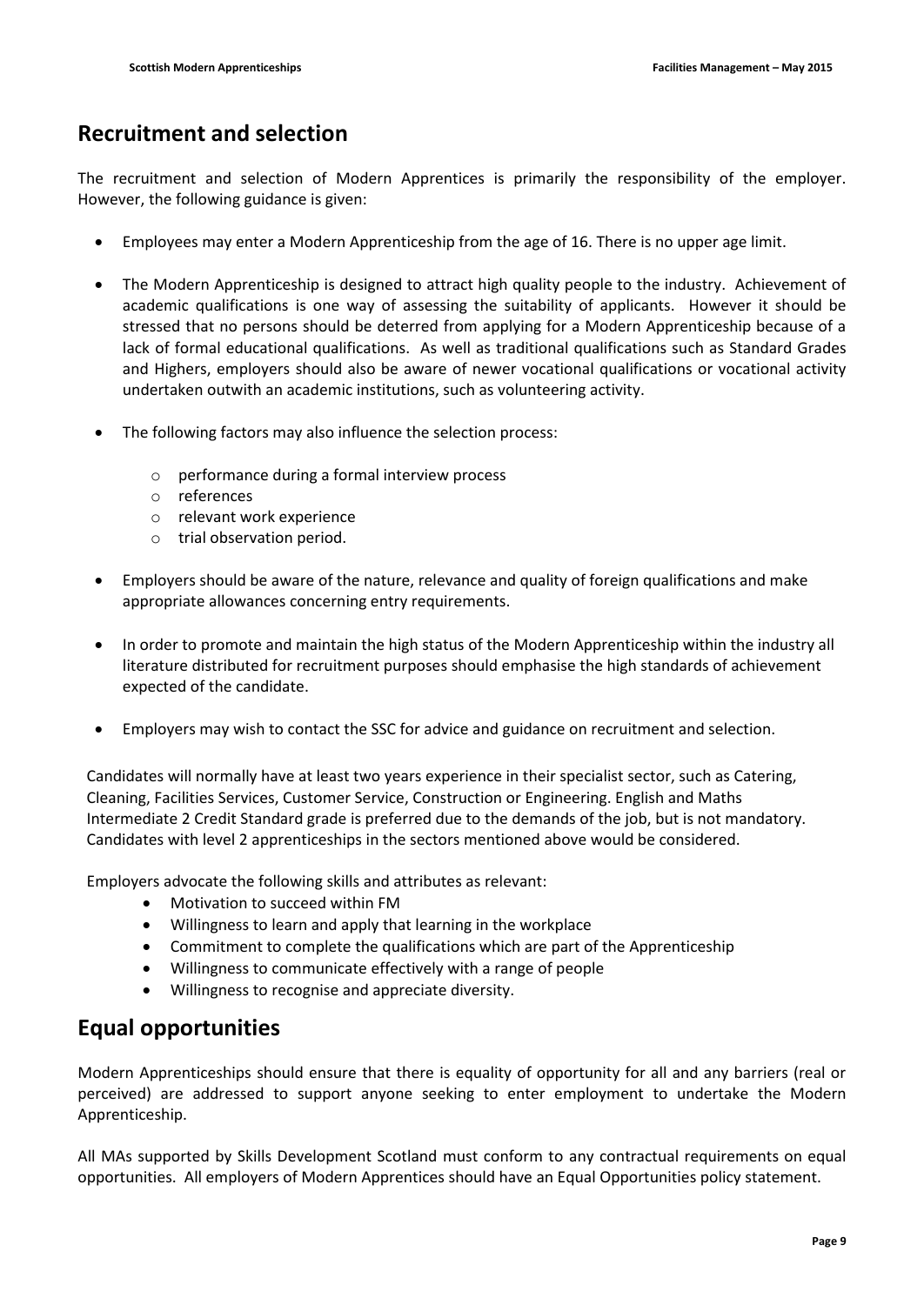## **Health and Safety**

All aspects of health and safety at work must be recognised within the delivery of this Modern Apprenticeship Framework and all statutory requirements be adhered to.

It is a key aspect of the induction period of the Modern Apprenticeship that apprentices are fully informed both of the regulations and that they and their employers are bound by these regulations. Modern Apprentices should be made aware of their rights and duties with regard to health and safety.

All Modern Apprentices supported by Skills Development Scotland will be required to satisfy the adequacy of SDS's Health and Safety policy and systems.

## **Contracts**

The following three contracts are essential to the successful outcome of the Modern Apprenticeship programme:

- 1 Contract of employment signed by the employer and the Modern Apprentice.
- 2 SSC Training Agreement this agreement outlines the basis of the modern apprenticeship, refers to the contract of employment and includes Health and Safety responsibilities.
- 3 SSC Training Plan this plan outlines the selected outcomes and the expected duration of the apprenticeship. In cases where funding is offered by a SDS area office, the SDS Training Plan will be sufficient on condition that it contains all relevant information as set out in the MA Training Plan at Appendix 2. Training Plans may be modified to reflect changing circumstances, however it is essential that the SSC is notified of any changes.

## **Employment status of Modern Apprentices**

It is important that the sector offers genuine employment and career prospects to those people it wishes to attract through Modern Apprenticeships. Accordingly**, all apprentices must be employed.**

## **Terms and conditions of employment**

In order to compete with other sectors offering Modern Apprenticeships, attractive packages will need to be developed by employers in the sector. The terms and conditions of employment for individual Modern Apprentices will be agreed between the employer and the apprentice and should form the contract of employment.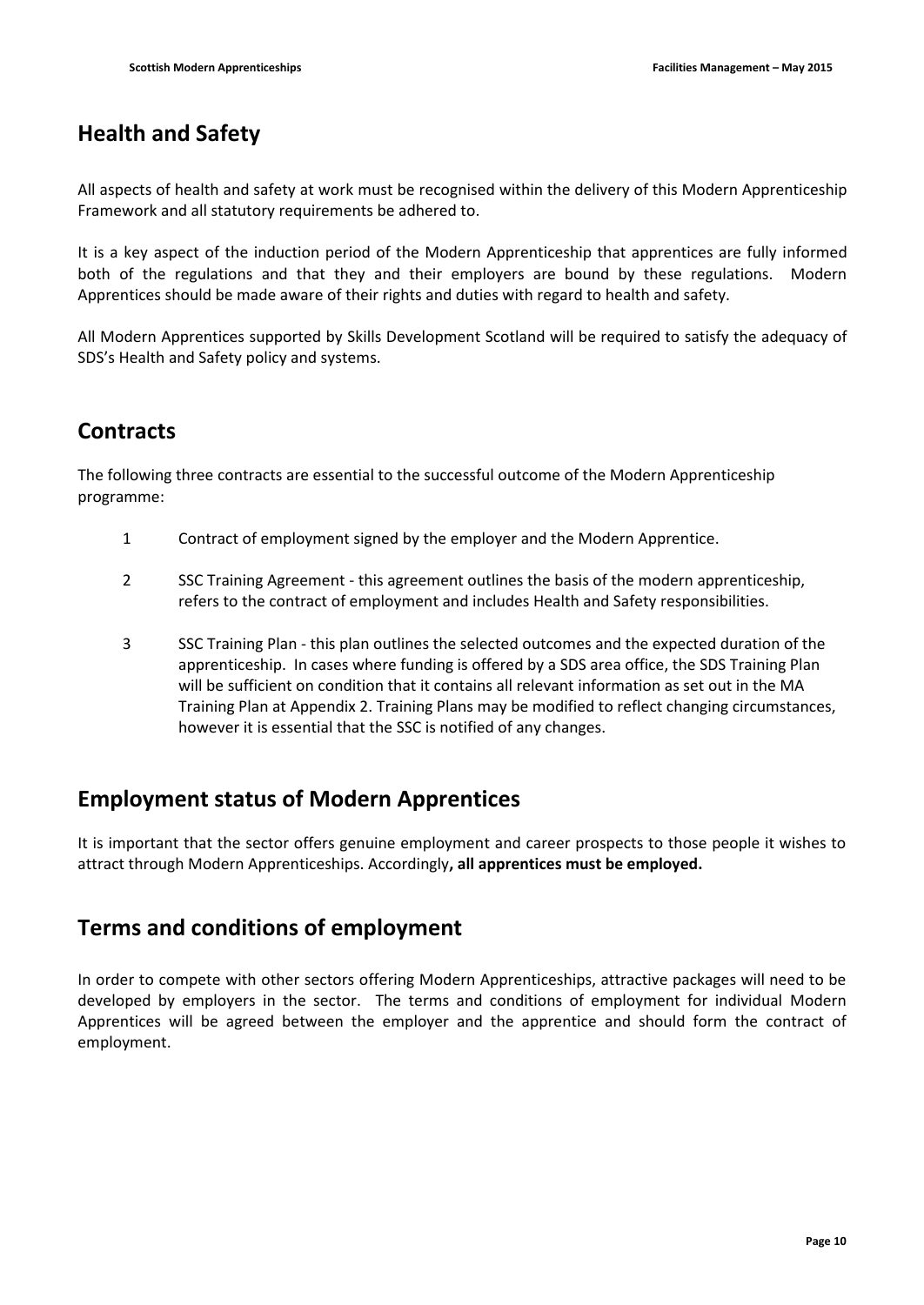# **Training and development**

### **Delivery**

Training delivery can take many forms under the Modern Apprenticeship system. Some organisations may become approved SVQ Assessment Centres; others may join a consortium or use peripatetic assessors. Some large employers will be able to complete all the training and development in-house, but most employers will find that some of the training and development will have to take place away from the normal workplace. In particular the underpinning knowledge requirements are often more suited to delivery by outside training providers which might include:

- private training organisations
- colleges / universities
- other employers

Such knowledge could be delivered through training courses or through open/distance learning packages.

The option of sharing training and assessment resources amongst a cluster of employers (or across the divisions of a larger employer) will be particularly appealing to those firms which do not have the resources to provide all of the training and development. Assessment can be provided by these bodies, but the assessors and the training centre must be approved by the awarding bodies for the SVQ and Core Skills where appropriate.

Providers who currently offer Facilities Services Level 2 MA are as follows:

- Dumfries and Galloway College
- Glasgow Clyde College
- Serco Vocational Training
- Queenslie Training Centre
- T.I.G.E.R.S ( Training initiatives Generating Effective Results Scotland)
- Genius People

It is hoped that the above providers will offer the Level 3 MA allowing apprentices to progress.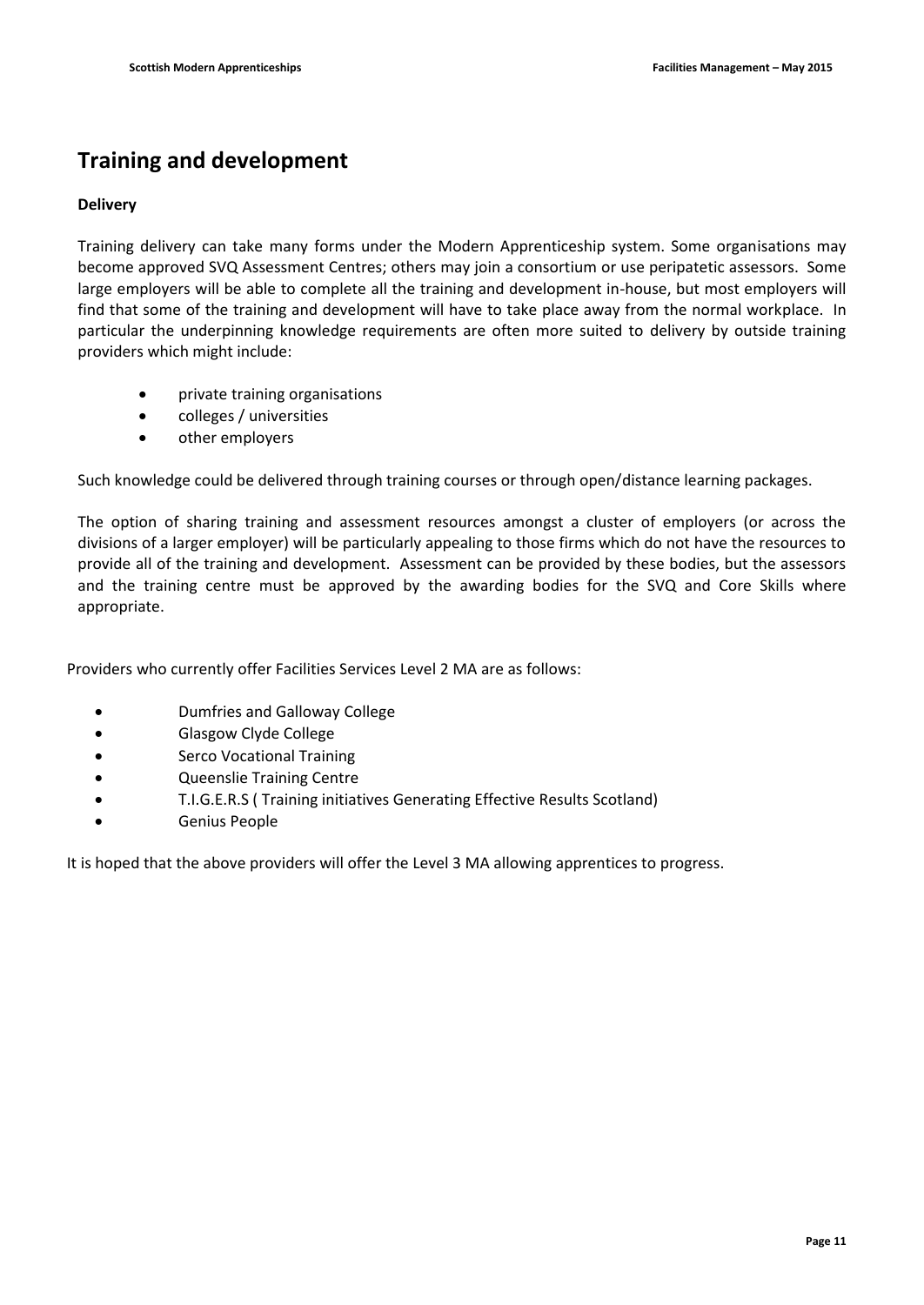### **The SSC training plan**

The plan is required to identify:

- 1 The selected Framework outcomes, specifying whether or not separate certification of the Core Skills is being sought.
- 2 A summary of the Modern Apprentices accredited prior learning
- 3 A timetable for achievement of the selected Framework outcomes, linked to regular progress reviews.

The Training Plan should take into account any relevant previous training and development, education or work experience. Not all Modern Apprentices need have different plans, but many will vary. Moreover as reviews take place and circumstances change so the plan itself can be modified.

However any changes must:

- be subject to the quality provisions of Skills Development Scotland (if the MA is being financially supported)
- comply with the stipulations of this Framework
- meet the needs of the employer and apprentice.

A sample Training Plan is provided at Appendix 3 of this document, however, for those Modern Apprentices funded by SDS area office it is sufficient to submit the Skills Development Scotland Training Plan on condition that it covers the same information required in the MA Training Plan.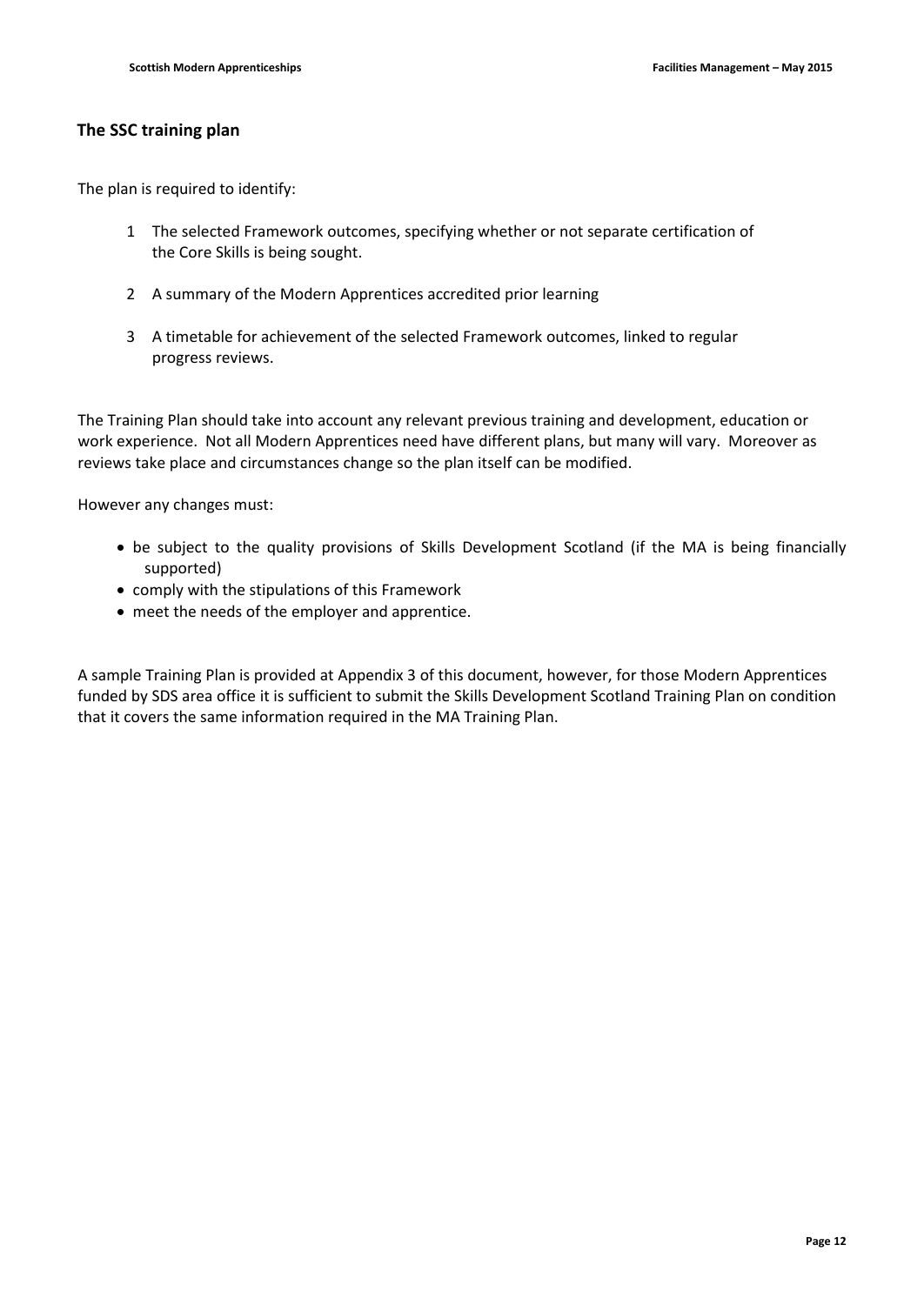## **Consultation Process**

Asset Skills has consulted with employers through one to one visits and through the Asset Skills FM Forum which meets quarterly. The apprenticeship was discussed at meetings on the  $21<sup>st</sup>$  July and the  $3<sup>rd</sup>$  November 2009 and  $9^{th}$  February 2010 and will be discussed again on  $18^{th}$  May 2010.

Asset Skills discussed the apprenticeship with the following companies who all expressed an interest

| Name of company                                        | Size of company<br>per number of<br>employees | Geographical<br>Location   | Type of consultation                                                   |
|--------------------------------------------------------|-----------------------------------------------|----------------------------|------------------------------------------------------------------------|
| <b>Glasgow Universities Facilities</b><br>Section      | 480                                           | Glasgow                    | Personal visit                                                         |
| NHS for Scotland, Health<br><b>Facilities Scotland</b> | $250+$                                        | <b>Throughout Scotland</b> | One to one and FM Forum                                                |
| Mitie                                                  | $250+$                                        | <b>Throughout Scotland</b> | One to one consultation and FM Forum                                   |
| Robertson FM                                           | $250+$                                        | Throughout Scotland        | FM Forum                                                               |
| City FM                                                | $250+$                                        | <b>Throughout Scotland</b> | $21st$ July 09 meeting                                                 |
| <b>Scottish Government</b>                             | $250+$                                        | Throughout Scotland        | <b>FM Forum</b>                                                        |
| <b>Turner FM</b>                                       | $250+$                                        | Throughout Scotland        | FM Forum                                                               |
| Calyx Services (Addiewell<br>Prison)                   | $250+$                                        | West Lothian               | Personal visit                                                         |
| City of Edinburgh Council                              | $250+$                                        | Edinburgh                  | Involvement through Asset Skills Board and<br>personal visit           |
| <b>Fife Council</b>                                    | $250+$                                        | Fife                       | Personal visit                                                         |
| <b>BAM FM</b>                                          | 170                                           | <b>Throughout Scotland</b> | <b>FM Forum</b>                                                        |
| St Andrews University Facilities<br>Section            | 90                                            | <b>St Andrews</b>          | Personal visit                                                         |
| Forth Valley College Facilities<br>Section             | 63                                            | Falkirk                    | Personal visit                                                         |
| Perth and Kinross Council                              | 53                                            | Perth and Kinross          | Personal visit                                                         |
| City Building                                          | 50                                            | West of Scotland           | <b>FM Forum</b>                                                        |
| <b>Scottish Parliament</b>                             | 50                                            | Edinburgh                  | <b>FM Forum</b>                                                        |
| Chard FM (now Connected FM)                            | 31                                            | West of Scotland           | <b>FM Forum</b>                                                        |
| <b>North Glasgow Housing</b><br>Association            | 20                                            | North Glasgow              | Involvement through Asset Skills Board, FM<br>Forum and personal visit |

In addition to the above consultations Asset Skills has worked closely with the relevant professional bodies, The British Institute of Cleaning Science ( BICS) and especially the British Institute of Facilities Management (BIFM) who have been pivotal to the development of this framework. Consultation has included addressing BIFM and BICS Scotland meetings, including BIFMs 2010 AGM. FM companies who have school contracts participate in the school by developing projects based around facilities services and providing tuition. These companies are keen to have a progression route for young people into the sector and would look to recruit apprentices from the school populations onto the Facilities Services Level 2 Apprenticeship and then progressing to the Level 3 Facilities Management apprenticeship. Training would be delivered through 'Academies' set up in conjunction with school authorities and the school students.

Asset Skills also consulted with Glasgow City Council and its outsourced FM employer departments, such as the cleaning service delivered by Cordia, the museum and library services managed by Glasgow culture and the housing functions managed by Glasgow Housing Association.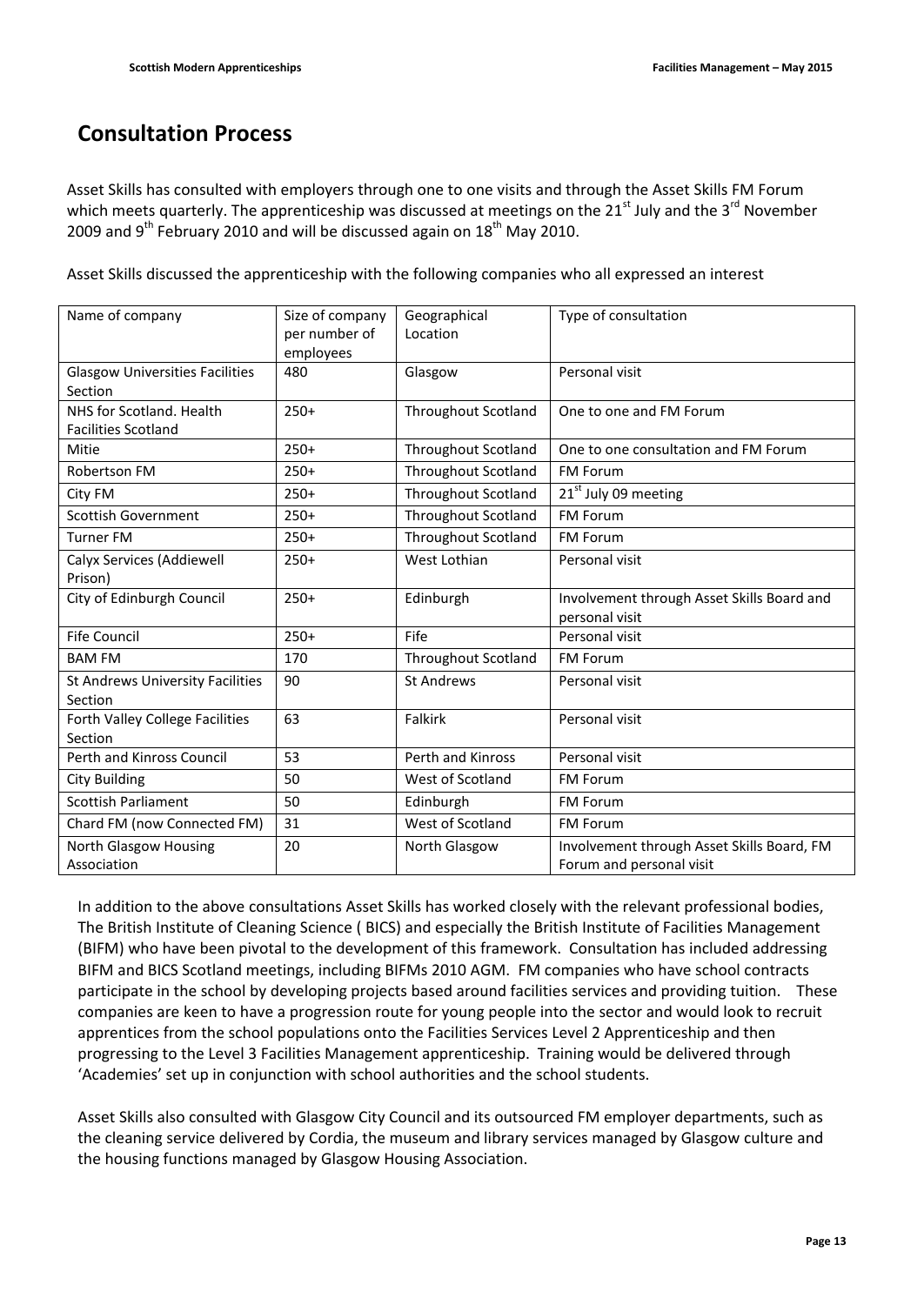## **Career progression**

Following the completion of the Modern Apprenticeship, candidates should be able to achieve positions in areas such as Facilities Manager.

In the first instance apprentices could work as an assistant to a Facilities Manager or be employed by a Facilities Management company in a junior or trainee role. As they become more experienced and qualified, progression could be to an Assistant Facilities Manager or a Facilities Manager. Apprentices may also be team leaders in charge of a small team in their area of expertise who wish to gain experience in other service areas. The apprentice would be given the task of supervising one or more facilities or types of service. The apprentice will be involved in resolving problems and issues and ensuring the smooth running of those facilities/services including input to managing resources, staff and budgets. The role would also involve liaising with the customer to ensure that the facilities met the customer's needs and expectations. The precise activities would depend on the needs of the organisation, the FM Company and the customer's requirements. '

In terms of progression, The British Institute of Facilities Management (BIFM) have qualifications at levels 4, 5, 6 and 7 which are in the process of being Scottish credit and levelled. At the moment there are limited centres but BIFM plans to recruit more training providers.

The career opportunities within the sector are good; an apprentice starting at level 3 could with the right attributes, progress to a high level manager, managing multiple contracts and numerous staff.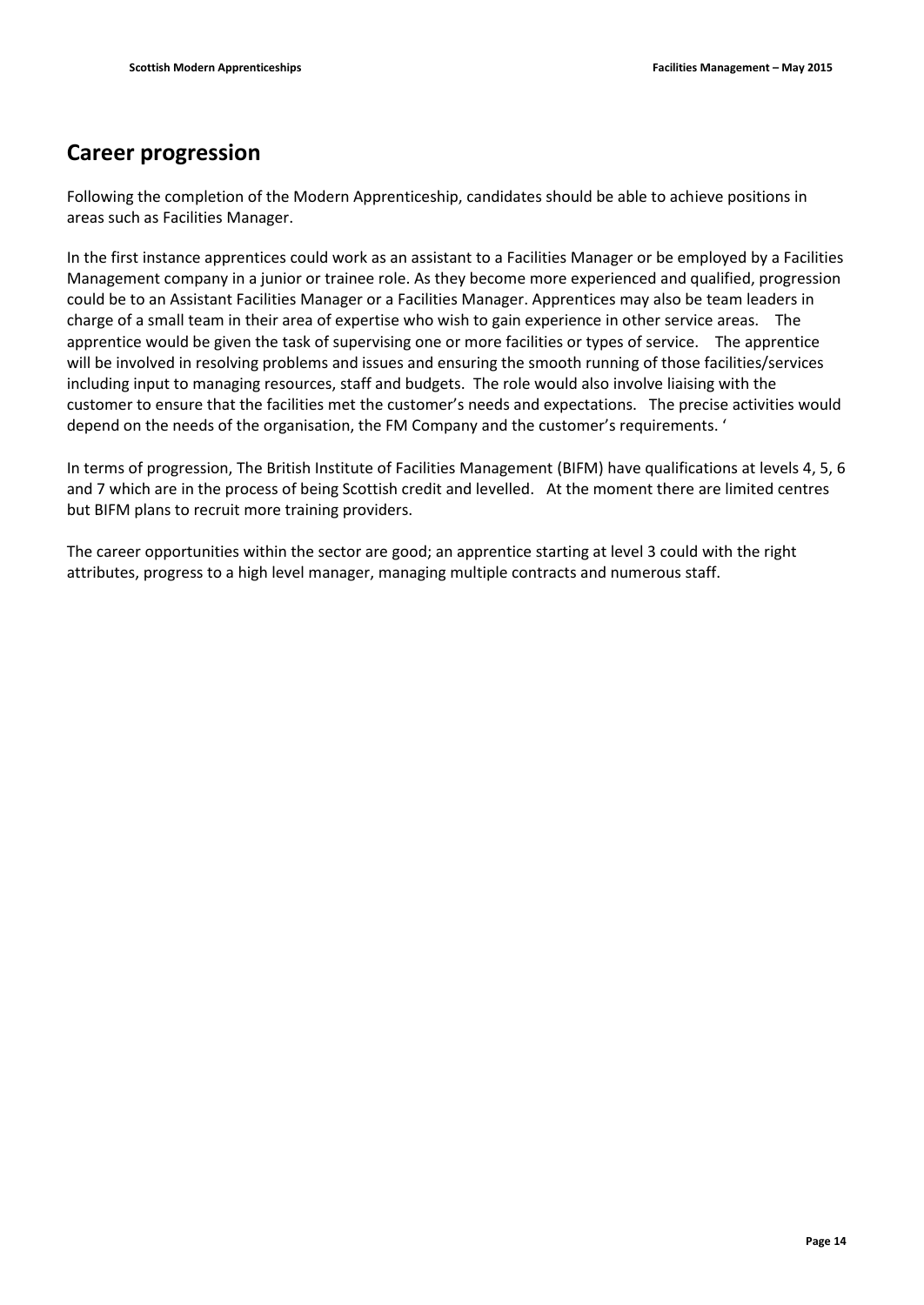# **Appendices**

## **APPENDIX 1**

### **Stakeholder Responsibilities**

Many organisations and individuals share the responsibility for ensuring that the Modern Apprenticeship programme is implemented to the highest possible standard. They include:

- Awarding Bodies
- Employers
- Modern Apprentices
- Modern Apprenticeship Group (MAG)
- Sector Skills Councils (SSCs)
- Skills Development Scotland
- Training Providers

### **Role of the Sector Skills Councils**

SSCs are responsible for developing Modern Apprenticeship Frameworks and are required to work with employers in their sectors to ensure that all Frameworks meet the needs of employers in their sectors.

For details on your sector's SSC visit [www.fisss.org.uk](http://www.fisss.org.uk/)

### **Role of Skills Development Scotland**

MA frameworks are used by employers as part of their workforce development to train new employees and upskill existing members of staff. They can be (and often are) used regardless of whether financial support is available from the delivery body who currently provides a 'contribution' towards the cost of delivery. However, only approved MA Frameworks will be eligible for funding support from Skills Development Scotland who should be contacted to establish the availability and level of support for each MA Framework.

Further information is available from [www.skillsdevelopmentscotland.co.uk/modernapprenticeships](http://www.skillsdevelopmentscotland.co.uk/modernapprenticeships)

Skills Development Scotland, under the Careers Scotland brand, provides advice and guidance to individuals on the range of Modern Apprenticeships and training providers available. Individuals are signposted to opportunity providers who offer training in the vocational areas of interest.

Responsibilities include:

- Supporting the Modern Apprentice with ongoing Career Planning advice
- Signposting candidates to suitable vacancies
- Promoting the Modern Apprenticeship route on Career Scotland branded website
- Facilitating recruitment events that bring together jobseekers and opportunity providers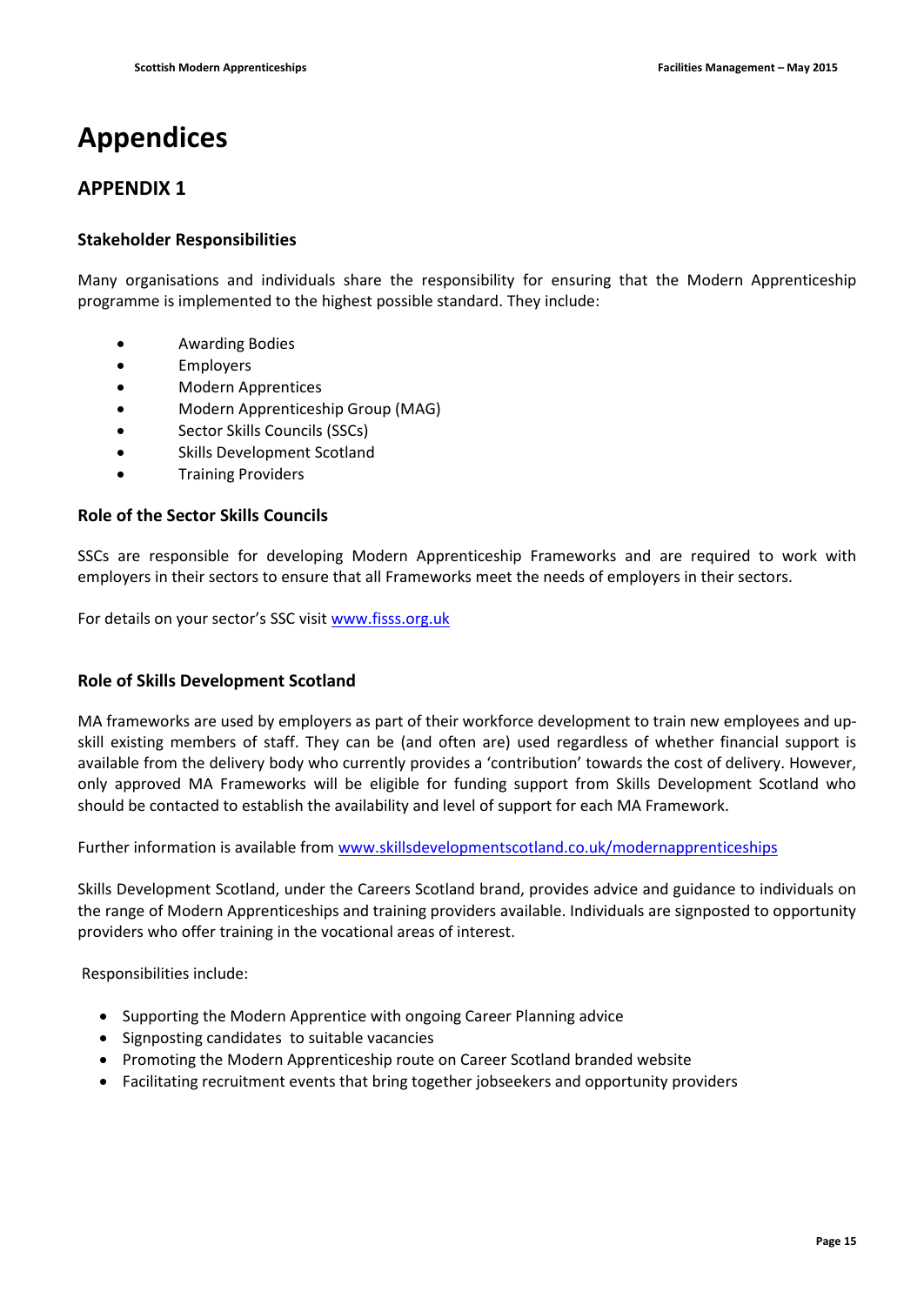#### **Role of the Awarding Bodies**

A significant proportion of the Modern Apprenticeship is based on the assessment of the apprentice against S/NVQs or S/NVQ units. These qualifications are accredited by the SQA Accreditation and the Office of the Qualifications and Examinations Regulator (Ofquals) and are offered by Awarding Bodies.

It is the responsibility of the Awarding Bodies to ensure that centres are approved, that assessors and verifiers are suitably qualified, trained and monitored, and that all of the assessment criteria of the S/NVQs and S/NVQ units are fully met.

### **Role of the Training Provider**

The role of the training provider is important to the success of the Modern Apprenticeship. A training provider can be a further education college, a private or voluntary training company or in some cases the employer themselves or employer partnerships.

#### **Training Providers are responsible for:**

- Confirming an appropriate MA programme for candidates
- Agreeing the training needs of the candidates
- Agreeing roles and responsibilities for on the job training
- Agreeing where off the job training will be required and defining roles and responsibilities for this with relevant parties
- Ensuring trainee/candidate has access to the best quality training opportunities available
- Ensuring that the Modern Apprentices and employers fully understand the principles and processes of competence-based assessment
- Registering of MA candidates with the relevant SSC (and Skills Development Scotland if appropriate).
- Compiling and agreeing assessment schedules/assessment plans
- Judging performance evidence
- Completing assessment records
- Reviewing candidates progress at regular intervals
- Submitting records and evidence for moderation
- Advising the Modern Apprentice who to approach for support, advice, encouragement and in case of complaint

#### **Role of Modern Apprenticeship Group (MAG)**

MAG is an independent group drawn from key stakeholders involved in the management and delivery of the Modern Apprenticeship programme in Scotland.

#### **MAG is responsible for:**

- Approval and re-approval of MA Frameworks
- De-approval of MA Frameworks
- Overseeing the generic marketing thrust of the MA programme in Scotland
- Encouraging best practice across MA Frameworks and sectors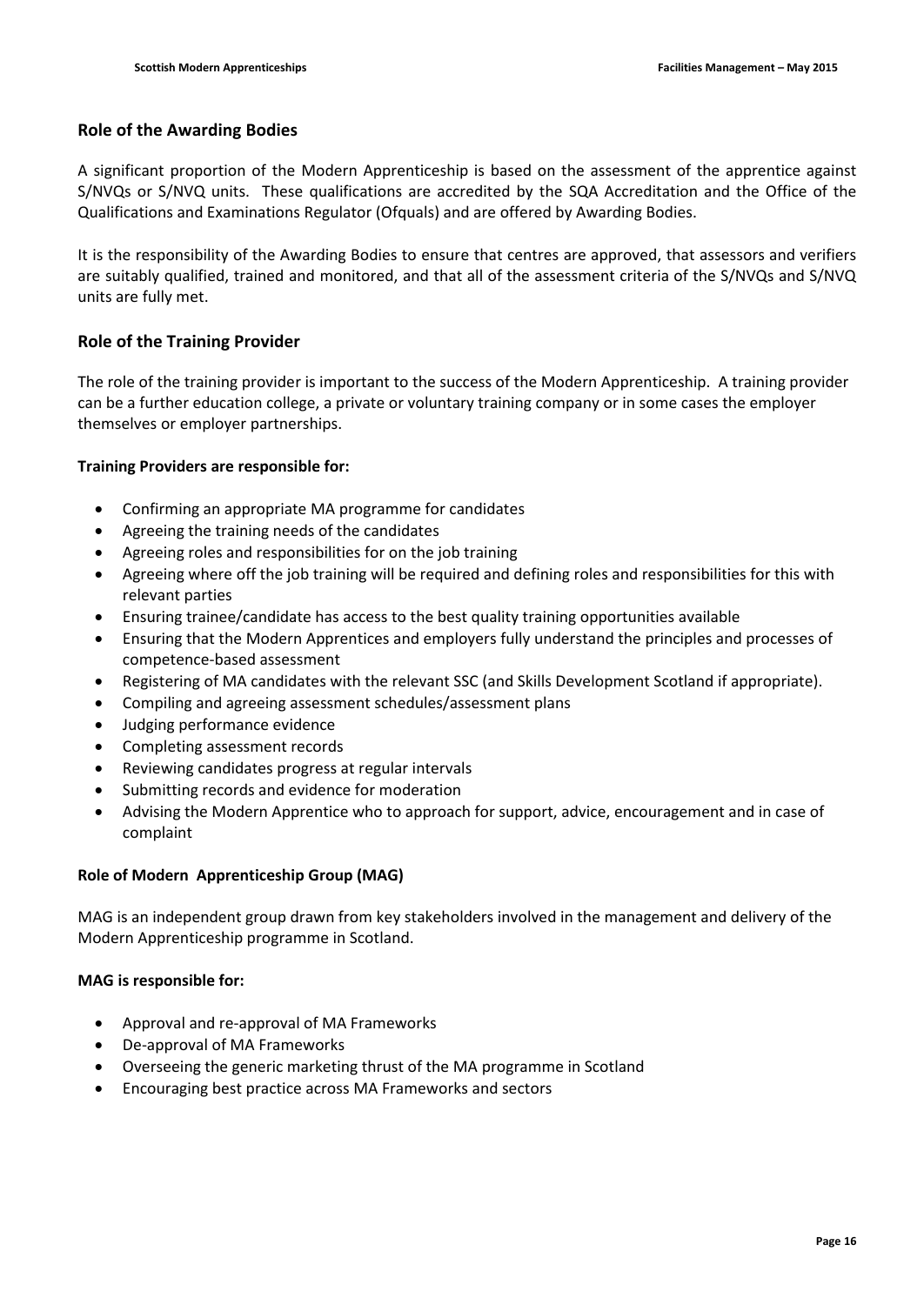#### **Role of the Employer**

Employers' responsibilities include:

- Paying all Modern Apprentices in accordance with company policy and in line with current legislation
- Agreeing roles and responsibilities for on the job training
- Agreeing where off the job training will be required and define roles and responsibilities for this with relevant parties
- Highlighting opportunities for the Modern Apprentice to demonstrate competence
- Meeting with Trainers, Assessors, Verifiers and the Modern Apprentices to review progress
- Witnessing candidate performance and verifying evidence
- Releasing Modern Apprentices for college/off-the-job training in line with training plan
- Ensuring the experience, facilities and training necessary to achieve the outcomes of the training plan.
- Supporting and encouraging Modern Apprentices and rewarding achievement
- Taking responsibility for the Health & Safety of Modern Apprentices.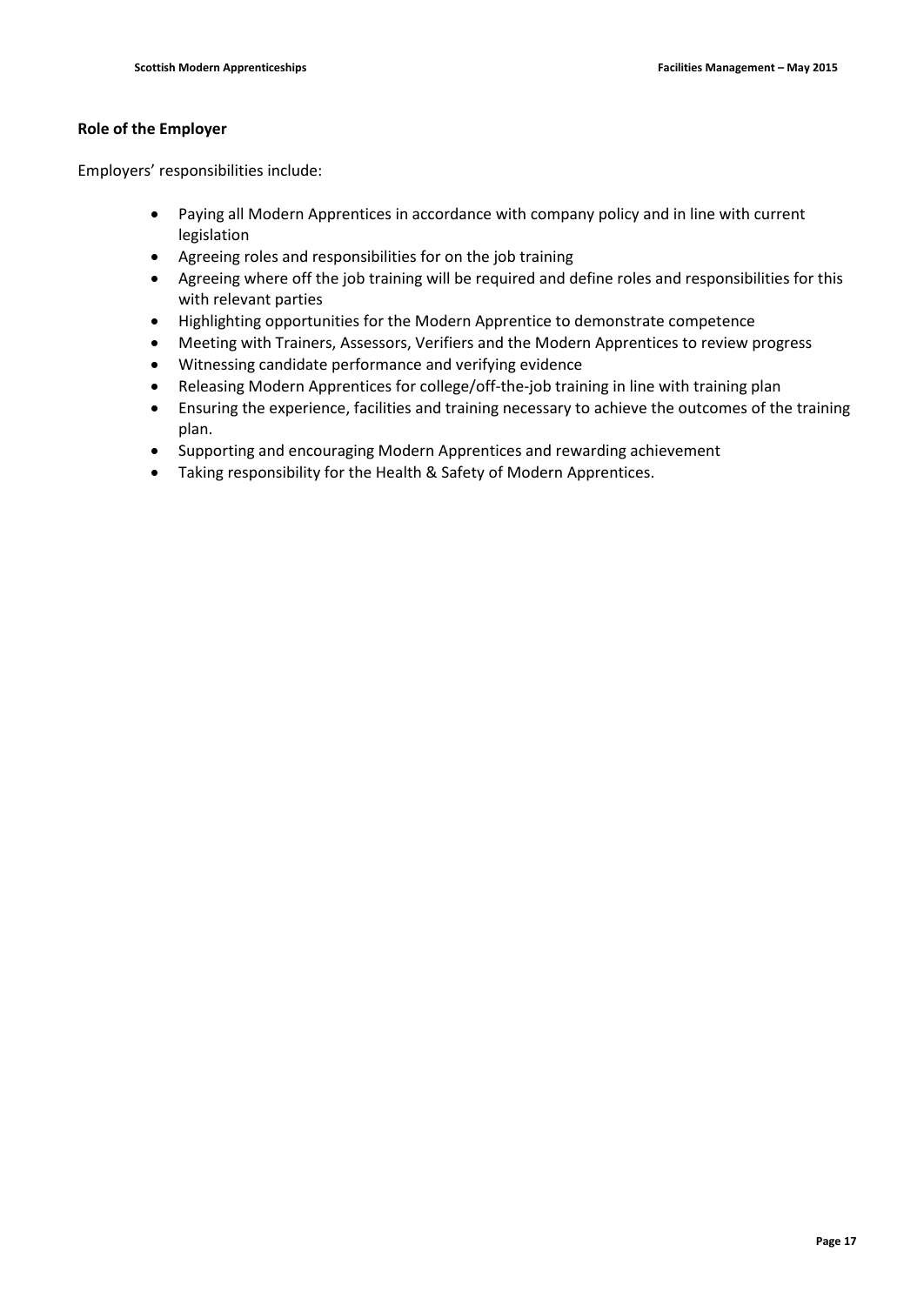### **Role of the Modern Apprentice**

Modern Apprentices have the same responsibilities to their employer as any other employee. In addition they have a range of commitments to their training programme.

#### **Modern Apprentices' responsibilities include:**

- Observing the company's terms and conditions of employment
- Agreeing a training/development plan with all parties involved
- Undertaking development in line with agreed training plan
- Attending meetings with trainers, assessors and verifiers as required
- Attending college/off-the-job training where required
- Providing evidence of competence
- Developing a collection of evidence (portfolio) and retain ownership of this throughout
- Behaving in a professional manner throughout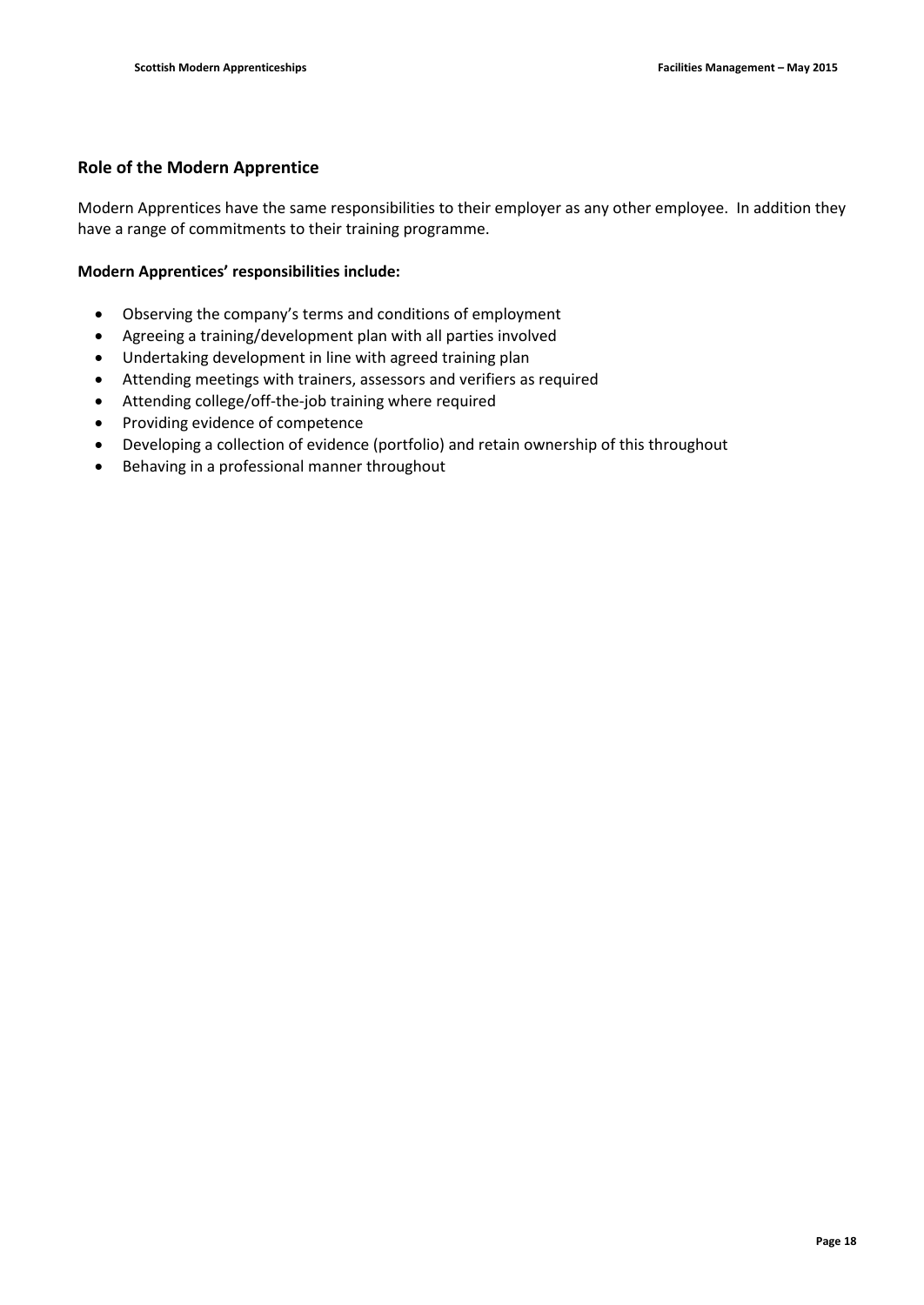### **APPENDIX 2**

#### **Modern Apprenticeship Centres (MACs)**

Modern Apprentices may only be registered through organisations approved by the SSC to deliver this Framework. Such approved organisations are called Modern Apprenticeship Centres (MACs)

The MAC may be the employer of the apprentice or a separate organisation such as a training provider, further education college, a private or voluntary training company or in some cases the employer themselves or employer partnerships.

In order to be approved, organisations must make a formal application to the SSC, seeking approval and establishing that the centre satisfies the following criteria:

#### **Either**

,

1 be approved by an appropriate Awarding Body as a centre for the assessment of the relevant S/NVQ(s) (and Core Skills if these are being separately certificated)

#### **or**

2 be capable of demonstrating a contractual relationship with another approved centre for the assessment of those units for which the MAC does not have approval from an appropriate Awarding Body.

#### **In addition**

The SSC will maintain a database of MACs for the delivery of the Framework within Scotland, which will be available to employers and others.

Organisations wishing to become MACs who have yet to obtain the necessary Awarding Body approval for assessment should first contact the Awarding Body direct.

Organisations wishing to be accredited with SQMS (or other appropriate quality system) should contact Skills Development Scotland.

In addition to the assessment of the Modern Apprentice against the relevant standards set by the selected Framework outcomes, the MAC has responsibility for:

- Entering into a formal training agreement with the employer and Modern Apprentice
- Registering Modern Apprentices as candidates for the relevant S/NVQ(s) and other selected units with the appropriate Awarding Body
- Registering Modern Apprentices with the SSC
- Applying for the final `Certificate of Completion' on behalf of Modern Apprentices
- Informing the SSC of any material alterations to Modern Apprentices' training plans or desired changes to the selected Framework outcomes.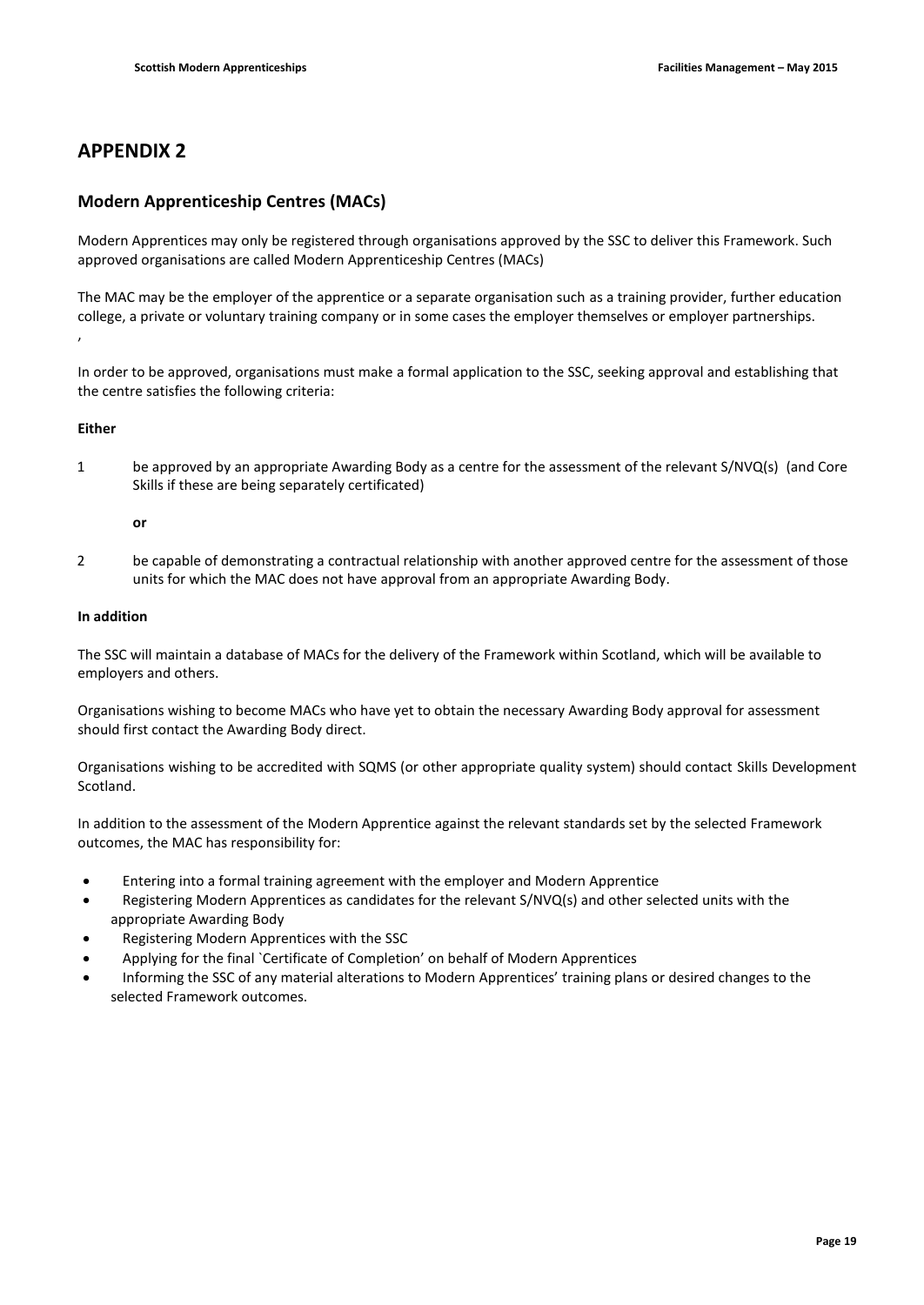## **APPENDIX 3**



#### **MODERN APPRENTICESHIP SAMPLE TRAINING AGREEMENT**

#### This Training Agreement is entered into by:

| <b>Name of Employer:</b>             |  |
|--------------------------------------|--|
| <b>Name of Modern Apprentice:</b>    |  |
| <b>Name of Modern Apprenticeship</b> |  |
| Centre:                              |  |

#### The **Employer's responsibilities** are to:

- 1 employ the modern apprentice subject to the employer's usual terms and conditions of employment;
- 2 provide the modern apprentice with the facilities, training and work place opportunities necessary to achieve the selected Framework outcomes specified in the apprentice's personal training plan;
- 3 pay the modern apprentice an agreed salary which reflects the obligations of the employer and the opportunities for the apprentice;
- 4 in the event of the employer becoming unable to retain the modern apprentice after completion of the apprenticeship, to use reasonable endeavours to secure employment elsewhere;
- 5 in the event of the apprenticeship being terminated prematurely by either the employer or modern apprentice for any reason other than dismissal for unsatisfactory performance or misconduct, to use reasonable endeavours to secure employment and continuation of this apprenticeship elsewhere;
- 6 operate a formal Health and Safety policy and undertake the necessary legal and contractual responsibilities for health and safety of the modern apprentice; and
- 7 operate an Equal Opportunities policy which meets all legal requirements.

#### The **Modern Apprentice's responsibilities** are to:

- 1 work for the employer in accordance with the agreed terms and conditions of employment;
- 2 undertake training, attend courses if required, keep records, and take assessments to be determined by the employer and/or Modern Apprenticeship Centre, and carry out such work as may be required in order to achieve the selected Framework outcomes specified in the apprentice's personal training plan;
- 3 be diligent, punctual, behave in a responsible manner and in accordance with the requirements of Health and Safety legislation relating to the apprentice's responsibilities as an individual; and
- 4 promote at all times the employer's best interests.

#### The **Modern Apprenticeship Centre's responsibilities** are to:

- 1 agree the content of the modern apprentice's personal training plan as confirming that the selected Framework outcomes and training plans meet the criteria of this modern apprenticeship
- 2 contract with the employer to provide the training and assessment necessary to enable the modern apprentice to achieve the selected Framework outcomes specified in the apprentice's personal training plan; and
- 3 use its best endeavours to ensure that the employer provides the modern apprentice with the facilities, training and work place opportunities necessary to achieve the selected Framework outcomes specified in the apprentice's personal training plan.

#### This agreement to be signed by all parties:

| <b>Employer</b>                     | Date: |
|-------------------------------------|-------|
| <b>Modern Apprentice</b>            | Date: |
| <b>Modern Apprenticeship Centre</b> | Date: |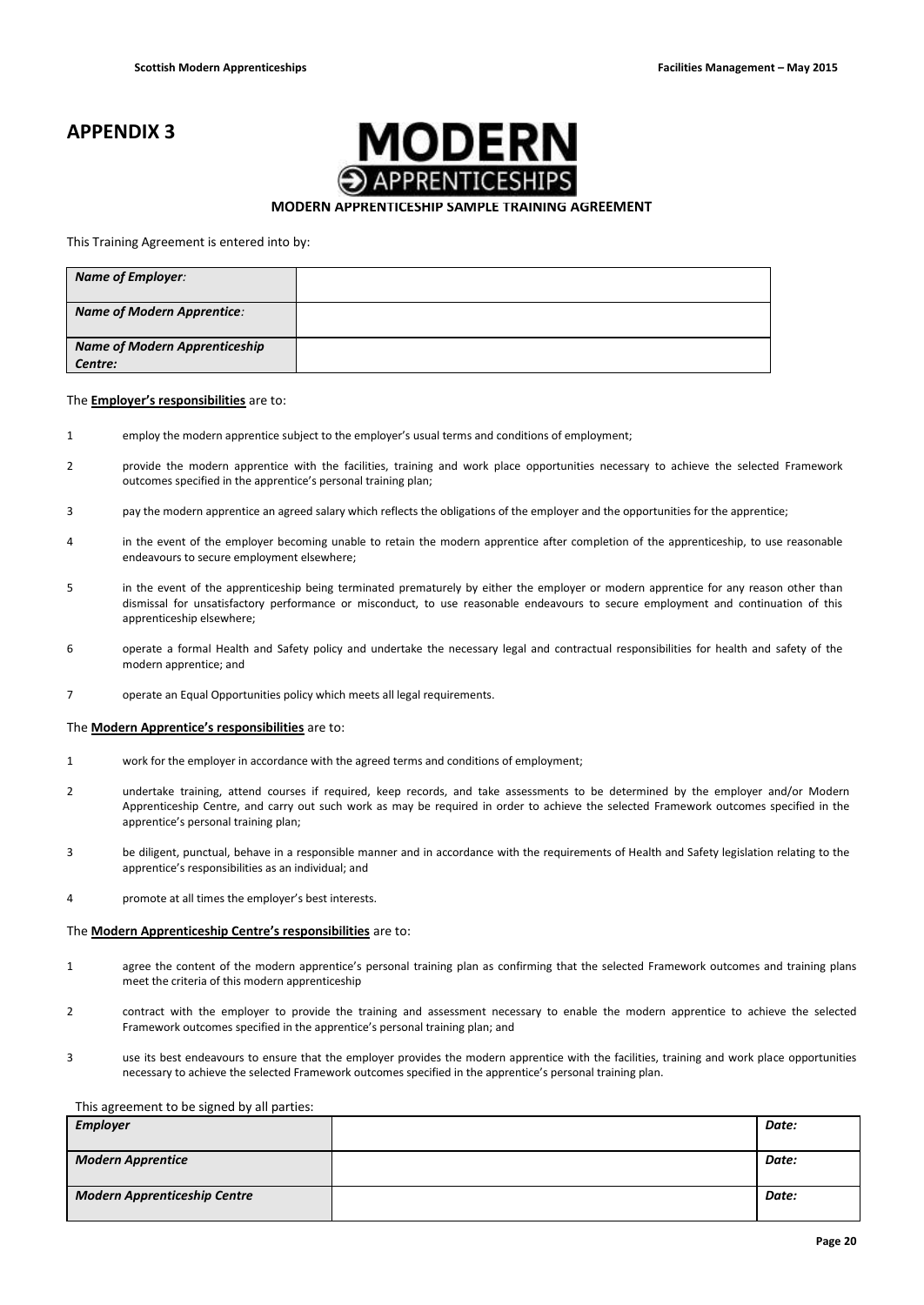

#### **MODERN APPRENTICESHIP TRAINING PLAN**

#### **The Modern Apprenticeship Centre**

| Name:                        |
|------------------------------|
| Address:                     |
|                              |
|                              |
| Telephone:                   |
| Contact:                     |
|                              |
|                              |
| <b>The Modern Apprentice</b> |
| Full name:                   |
|                              |
| Home address:                |
|                              |
|                              |
|                              |
| Work address:                |
|                              |
|                              |
|                              |
| Date of birth:               |
|                              |

#### **The Employer**

| Name:      |  |
|------------|--|
|            |  |
| Address:   |  |
|            |  |
|            |  |
|            |  |
|            |  |
|            |  |
| Telephone: |  |
|            |  |
|            |  |
| Contact:   |  |
|            |  |

### **The Local Enterprise Company** *(if applicable)*

| Name:      |  |
|------------|--|
| Address:   |  |
|            |  |
|            |  |
|            |  |
|            |  |
| Telephone: |  |
|            |  |
| Contact:   |  |
|            |  |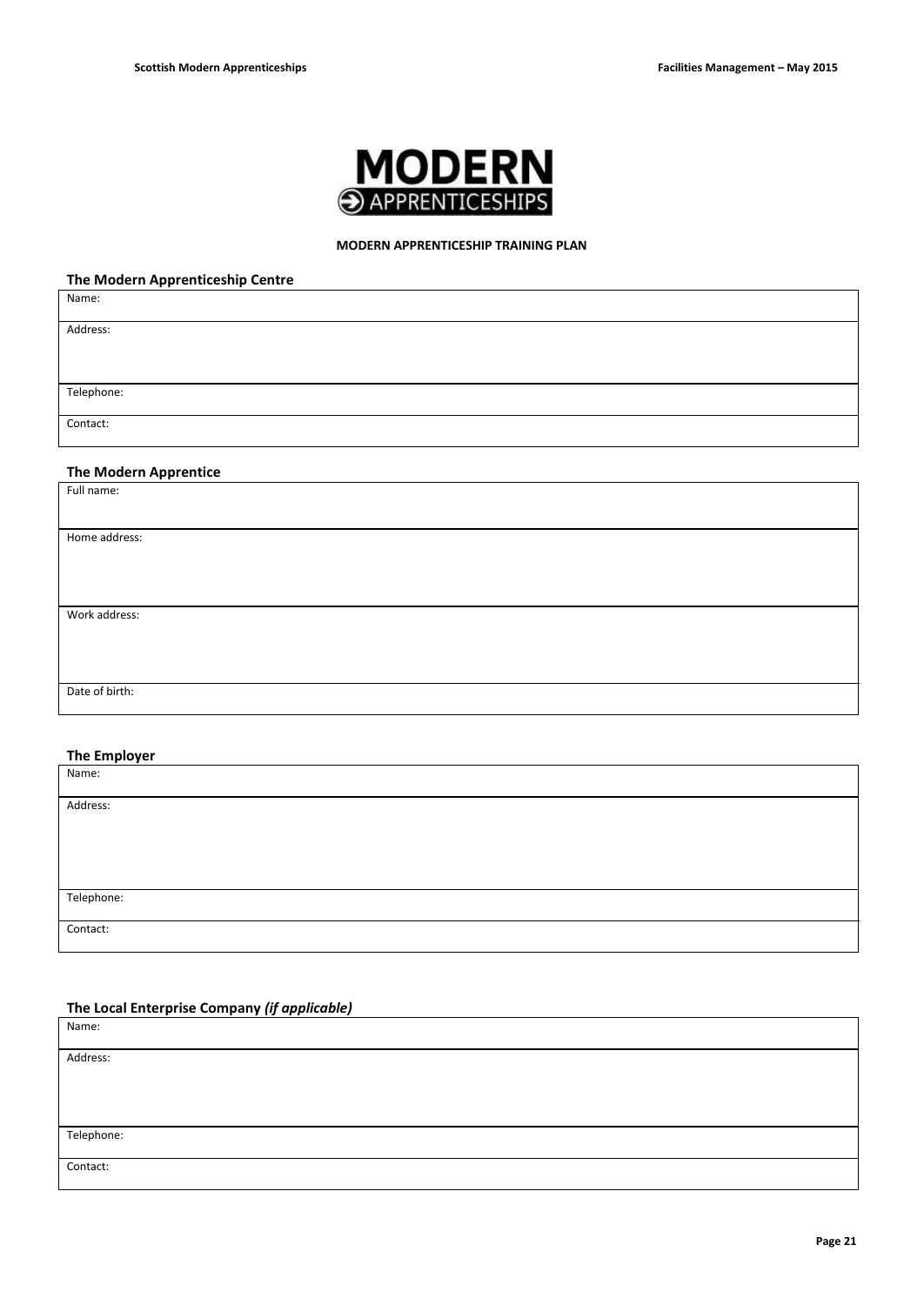#### **Framework selected outcomes** *Mandatory outcomes*

|                                                   | S\NVQ Level (please identify level)                                        | <b>Tick units being</b> | <b>SCQF Level</b> | <b>SCQF Credit</b> |  |
|---------------------------------------------------|----------------------------------------------------------------------------|-------------------------|-------------------|--------------------|--|
| undertaken<br>(List mandatory and optional units) |                                                                            |                         | Points            |                    |  |
|                                                   |                                                                            |                         |                   |                    |  |
|                                                   |                                                                            |                         |                   |                    |  |
|                                                   |                                                                            |                         |                   |                    |  |
|                                                   |                                                                            |                         |                   |                    |  |
|                                                   |                                                                            |                         |                   |                    |  |
|                                                   | S\NVQ level (please identify level)<br>(List mandatory and optional units) |                         |                   |                    |  |
|                                                   |                                                                            |                         |                   |                    |  |
|                                                   |                                                                            |                         |                   |                    |  |
|                                                   |                                                                            |                         |                   |                    |  |
|                                                   |                                                                            |                         |                   |                    |  |
|                                                   |                                                                            |                         |                   |                    |  |
|                                                   |                                                                            |                         |                   |                    |  |
|                                                   |                                                                            |                         |                   |                    |  |
| <b>Enhancements</b>                               |                                                                            |                         |                   |                    |  |
|                                                   |                                                                            |                         |                   |                    |  |
|                                                   |                                                                            |                         |                   |                    |  |

| <b>Core Skills</b> | (Include details of the minimum level required) | Tick units being<br>undertaken | <b>SCQF Level</b> | <b>SCQF Credit</b><br>Points |
|--------------------|-------------------------------------------------|--------------------------------|-------------------|------------------------------|
|                    | Communication                                   |                                |                   |                              |
| $\mathcal{P}$      | Working with others                             |                                |                   |                              |
| 3                  | Numeracy                                        |                                |                   |                              |
| 4                  | Information technology                          |                                |                   |                              |
| 5                  | Problem Solving                                 |                                |                   |                              |

### *Optional outcomes*

| <b>Additional units (if any)</b>                                                      |                | Tick units being | <b>SCQF Level</b> | <b>SCQF Credit</b> |
|---------------------------------------------------------------------------------------|----------------|------------------|-------------------|--------------------|
| These are optional and should reflect the individual training needs of the Apprentice |                | undertaken       |                   | Points             |
|                                                                                       | (specify unit) |                  |                   |                    |
|                                                                                       |                |                  |                   |                    |
|                                                                                       | (specify unit) |                  |                   |                    |
|                                                                                       |                |                  |                   |                    |
|                                                                                       | (specify unit) |                  |                   |                    |
|                                                                                       |                |                  |                   |                    |
|                                                                                       | (specify unit) |                  |                   |                    |
|                                                                                       |                |                  |                   |                    |